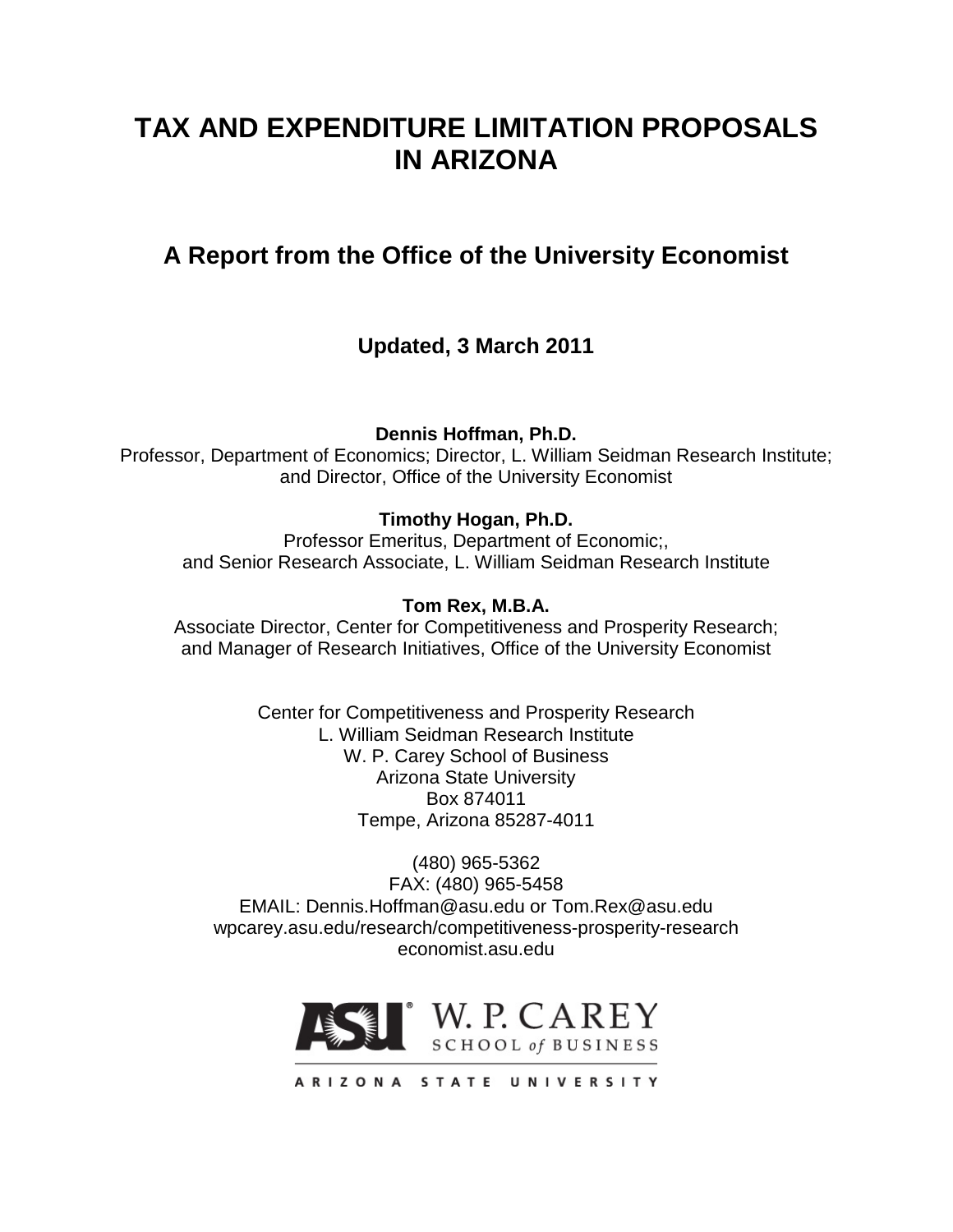## **TABLE OF CONTENTS**

| Summary                                   |    |
|-------------------------------------------|----|
| Introduction                              | 4  |
| Tax and Expenditure Limitations           | 4  |
| Colorado's TABOR                          | 5  |
| Provisions                                | 5  |
| Comparison of TABOR to Other TELs         |    |
| <b>Fiscal Impacts</b>                     | 8  |
| Referendum C                              | 9  |
| <b>TABOR and Economic Growth</b>          | 10 |
| A TABOR-Like Limitation in Arizona        | 11 |
| Proposals                                 | 13 |
| Problems Created by A TABOR-Like Approach | 16 |
| Revenue Implications of A TABOR-Like Rule | 17 |
| <b>Fiscal Alternatives for Arizona</b>    | 22 |
| Governor's Proposal                       | 22 |
| Evaluation of Governor's Proposal         | 23 |
| Recommendations                           | 24 |
| References                                | 28 |

## **LIST OF CHARTS**

| 19 |
|----|
|    |
|    |
| 20 |
| 21 |
| 26 |
| 27 |
|    |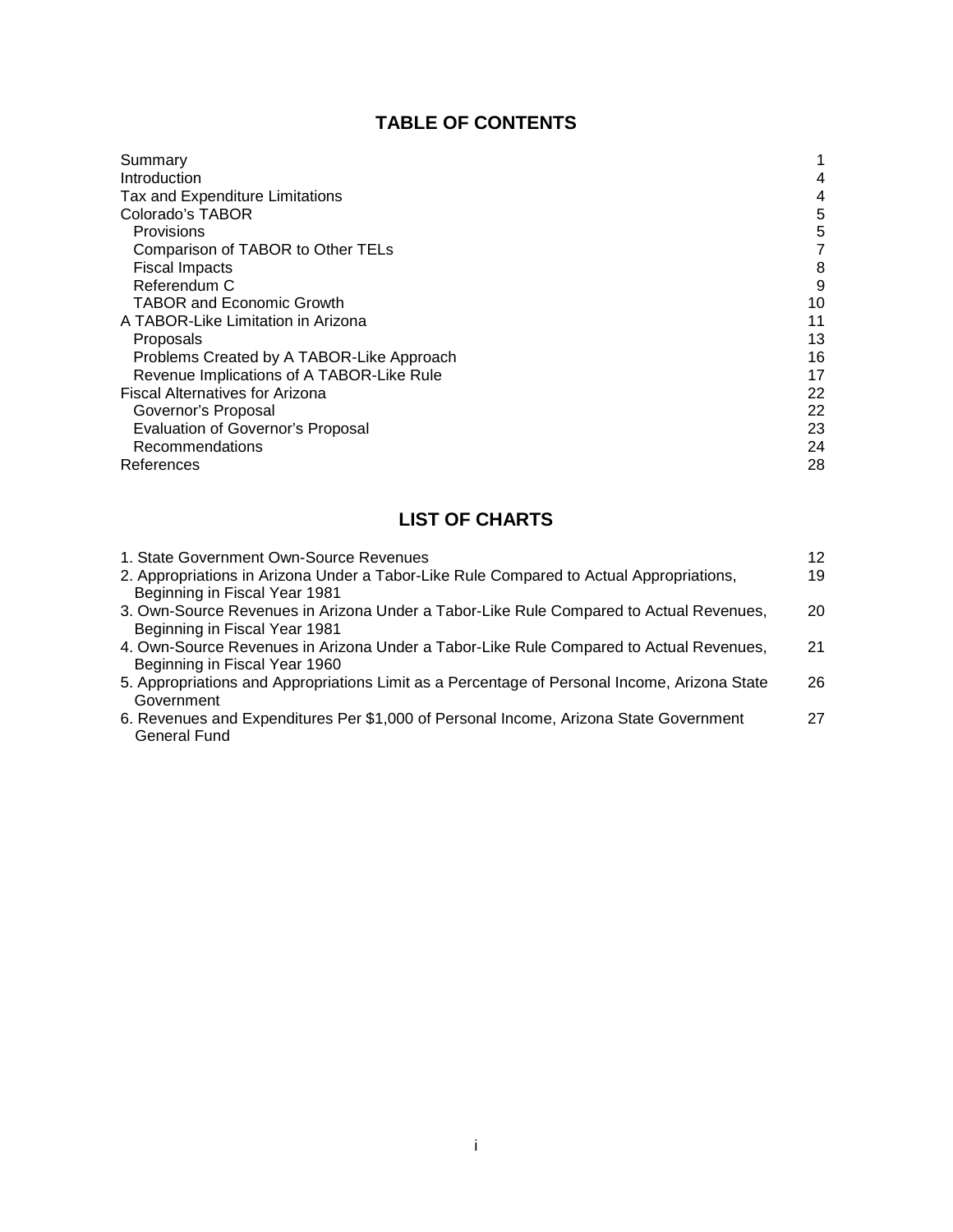#### **SUMMARY**

Tax and expenditure limits (TELs) are laws or constitutional provisions that restrict the level or growth of government revenues or expenditures. Most limits are defined in terms of a maximum level or rate of increase that is tied to one or more economic measures, such as personal income, population, or inflation. A TEL was in place in 30 states in 2009. Most were adopted during the tax-revolt period of the late 1970s or during the 1990s. Arizona has a TEL, adopted in the late 1970s, that limits state government appropriations to a percentage of the state's personal income.

## **TABOR Provisions**

Colorado's tax and expenditure limitation—the Taxpayer's Bill of Rights, popularly known by its TABOR acronym—was voter approved in 1992. It has been widely adopted by the anti-tax movement as the model that other states (and the federal government) should emulate. National and local groups have pushed TABOR-like proposals in numerous states, including Arizona; TELs similar to TABOR have been enacted in Ohio and Washington.

While TABOR has many provisions, two are of key significance:

- Government spending growth is restricted to the sum of inflation and population growth.
- The sum of inflation and population growth is applied to the prior year's actual expenditures—if expenditures are below the spending limit, then the spending limit permanently falls.

The first provision limits government growth to a more narrow measure than is in place in Arizona and most of the other states with a TEL. By using personal income as the basis for its limit, Arizona's existing TEL effectively incorporates inflation, population growth, and real per capita economic growth. The latter represents productivity growth, which has averaged between 1.5 and 2 percent per year. If government is allowed to grow at the pace of overall economic growth, its size as a percentage of the entire economy is constant, as is the tax burden. If government growth is limited to population growth and inflation, government's share of the economy will decrease over time and the quality and quantity of government services will be frozen at existing levels. The public sector will have no ability to respond to technological or societal changes that require additional spending, at least not without reducing funding for existing programs.

The second TABOR provision creates a "ratchet-down effect." Government revenues are highly cyclical, falling on an inflation-adjusted per person basis during economic recessions. By tying the inflation and population growth formula to actual spending when it is lower than the limit, spending cuts made during a recession in order to balance the budget become permanent. Under this provision, government's share of the economy—and the quality and quantity of public services—falls precipitously over time. Coloradoans recognized this significant problem and voted for a referendum in 2005 that effectively eliminates TABOR's ratchet-down effect.

In addition to these broad concerns, an inflation and population growth rule has other shortcomings. The subpopulations served by government programs grow at different rates than the growth rate of total state population used in the formula. For example, over the 1993-to-2010 period (beginning with the base year for Colorado's TABOR), the state prison population in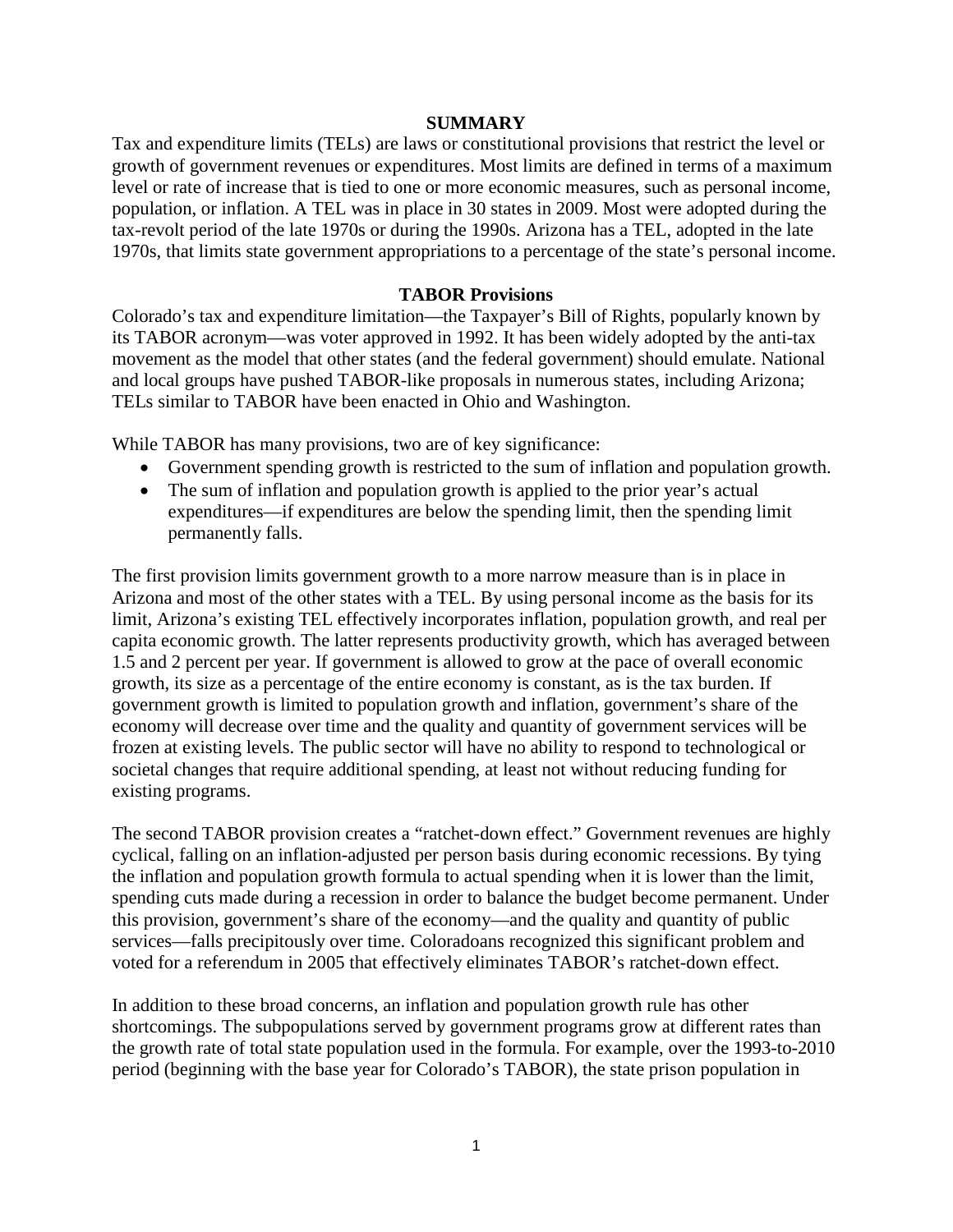Arizona expanded by 138 percent and the number of AHCCCS (Arizona's Medicaid program) beneficiaries increased 192 percent while the state's population grew by 81 percent.

Similarly, changes in the cost of providing public services are not adequately measured by the overall inflation rate. While the overall rate of inflation over the 1993-to-2010 period totaled 41 percent, medical care prices rose 93 percent and the cost of inputs for higher education institutions increased 78 percent.

While proponents point to TABOR as enhancing Colorado's economic growth during the 1990s, several studies found no relationship between TABOR and economic performance. In the last economic cycle (2001 through 2009), Colorado's economic performance slumped from above to below the U.S. average, with Colorado ranking near the bottom of the western states.

#### **Arizona Proposals**

Five bills and resolutions that would limit revenues or appropriations have been introduced in Arizona's 2011 regular legislative session. As of March 3, 2011, all were proceeding through the Legislature. One resolution would reduce the existing appropriation limit while the other measures would mimic TABOR. The two Senate bills each would mandate the publication of a TABOR-like spending limit and would force the Legislature to publicize any intent to exceed the limit, but would not actually restrict appropriations. In contrast, one resolution would constitutionally create an enforceable TABOR-like rule in Arizona that is applied to a measure of total appropriations from all state government funds. The House bill would limit general fund revenues. The latter resolution and the three bills incorporate both of the primary provisions of Colorado's TABOR.

Had Arizona's TEL that became effective in fiscal year 1981 included an inflation plus population growth limit, the impact on state government 30 years later would have been substantial. Even without a ratchet-down effect, the fiscal year 2011 budget would have been 22 percent less than the actual budget—which already reflects very substantial spending reductions made over the last three years. The budget would have been 59 percent less with the ratchetdown effect. Total appropriations (not just those in the general fund) in fiscal year 2011 would have been \$2.8 billion less than the actual \$12.8 billion without a ratchet effect and \$7.5 billion less with a ratchet effect.

These substantial effects would continue to grow in magnitude over a longer time span. Had an inflation plus population growth limit been in effect for the 50 years from 1959 through 2009, per capita state government revenues in fiscal year 2009 would have been 87 percent less than the national average. Revenues per \$1,000 of personal income would have been 84 percent below average and 79 percent below those of the next-lowest state. Total revenues would have been only \$2.8 billion, slightly more than one-sixth of the actual figure. For comparison, actual state government expenditures for elementary and secondary education alone was \$4.2 billion and Arizona already ranks near the bottom of the states on per pupil K-12 expenditures.

Even before the recent budget cuts, government spending in Arizona was well below the national average and was falling over time relative to other states. Similarly, the state's tax burden was dropping and ranked 41st in the nation in 2008. Effectively, the adoption of any of the proposals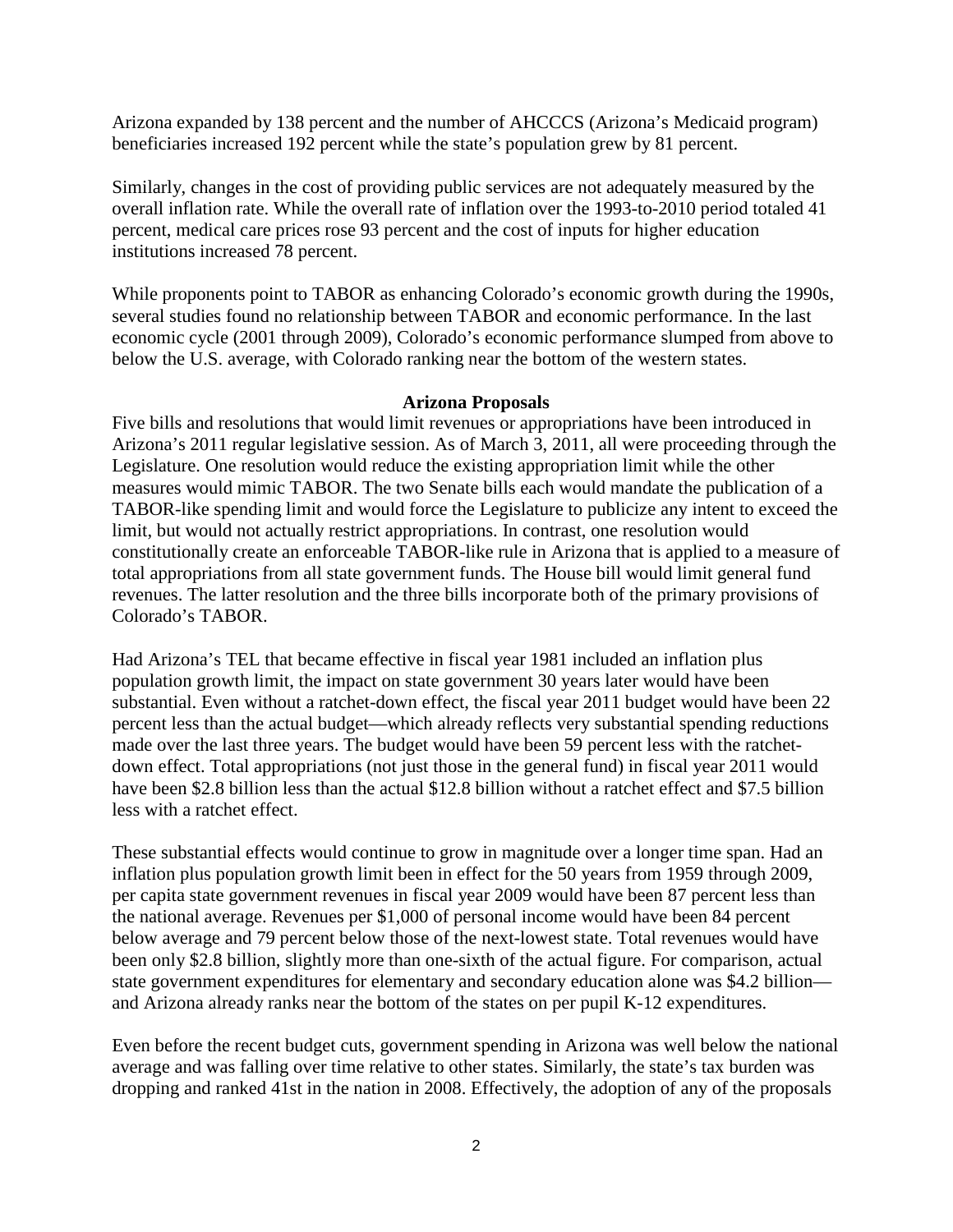would at a minimum permanently lock in place the state's existing low level of public services. Four of the five pending bills and resolutions—those with TABOR-like provisions—would go much further, causing the quality and quantity of public services to fall much further over time. With funding reductions to services that businesses need, especially education and public infrastructure, the state's economic competitiveness would decline, as would the quality of life of the state's residents.

In addition to these legislative proposals, *The Executive Budget* issued by the office of Governor Brewer in January 2011 proposed budget reform that includes a spending limit. While the analysis in this report suggests that several issues in the Governor's proposed spending limit should be addressed, the Governor's proposal would be far less damaging to public services and to the Arizona economy than the three TABOR-like measures introduced in the Legislature.

#### **Recommendations**

As an alternative to the provisions of the Governor's proposal regarding a spending limit or any of the legislative TEL proposals, the existing constitutional spending limit is adequate to protect against increases in the size of state government. However, since spending has been so far below the limit for many years, the existing limit does not preclude permanent increases to spending from being made without an equivalent increase in revenues.

The most effective solution is for the Constitution to prohibit any permanent increase in spending from being made without an accompanying permanent increase in revenues of an equal magnitude (or equivalent decreases in other spending categories). Likewise, no permanent reduction to tax rates or bases would be allowed without corresponding reductions in spending of an equal magnitude (or equivalent increases in other revenues).

One exception would need to be made to these prohibitions. Spending would be allowed to rise without a permanent revenue increase (or offsetting spending reductions in other categories) following a recession during which spending reductions were made in order to meet the constitutional requirement to balance the budget. If significant changes were made to the state government's revenue system and to its rainy-day fund, instances of needing to use this exception would be very infrequent.

If an annual spending growth limit is deemed essential, the limit should be tied to the average change in inflation-adjusted per capita personal income over the latest economic cycle (or two cycles), adjusted for expected inflation and population growth over the next year. This would be more in line with the existing constitutional appropriation limit that is tied to personal income. Under this limit, government spending could increase no faster than the pace of the overall economy; state government would remain a constant share of the economy; and the tax burden would not rise.

Because current spending is far below historical levels due to the sharp recessionary-caused declines in revenues in recent years and to the structural deficit, current spending is an unrepresentative point for starting a new expenditure limit. Instead, the spending limit should be tied to fiscal year 2008 adjusted for subsequent inflation, population growth, and real per capita personal income growth.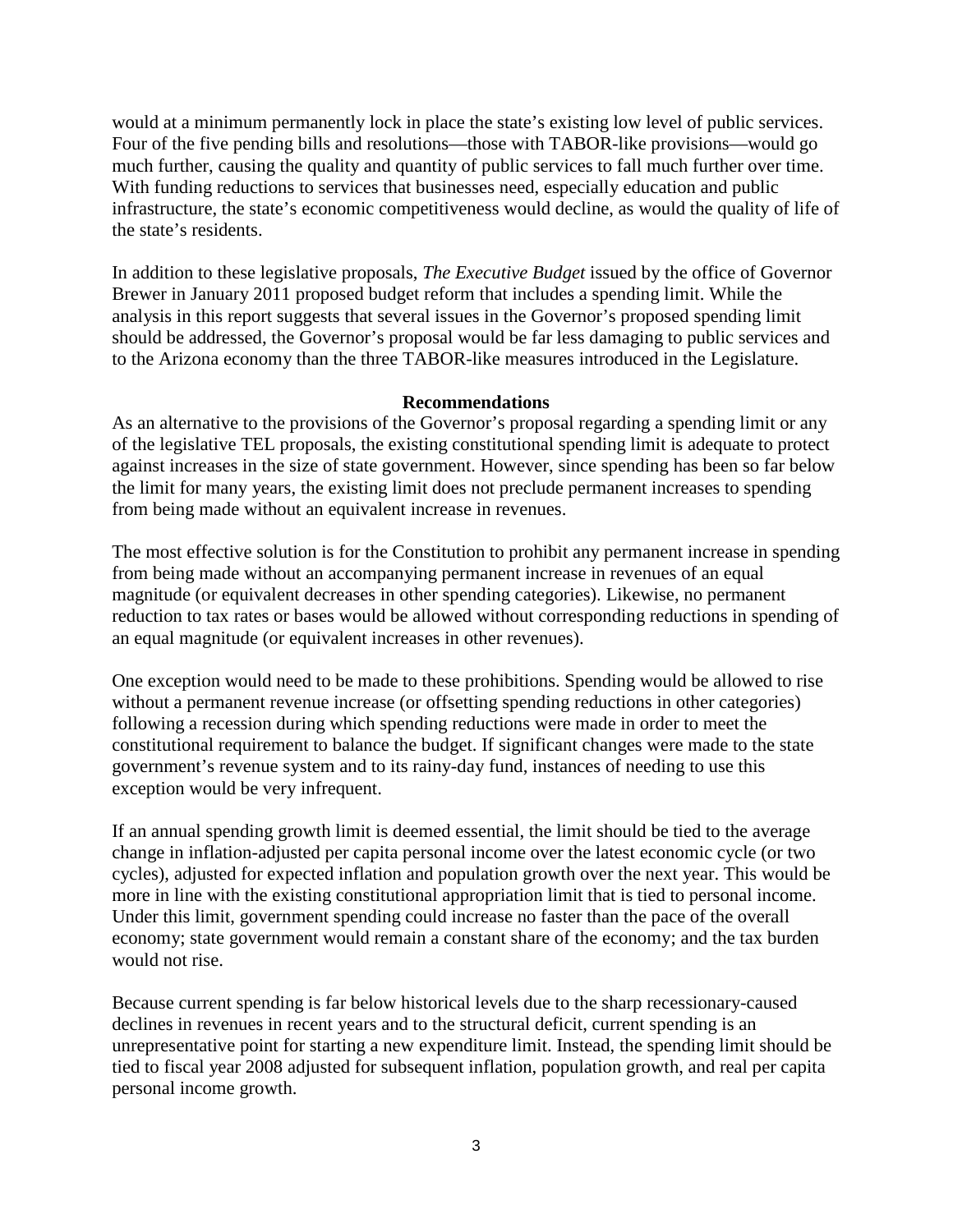## **INTRODUCTION**

Five bills and resolutions to limit the size of state government were introduced in the Arizona Legislature early in 2011. Two are concurrent resolutions that require the assent of both legislative houses and an affirmative public vote to be added to the Arizona Constitution. The other three are bills that if approved by both houses and not vetoed by the Governor become statutory law 90 days after the end of the legislative session. In addition, the Governor has proposed several budget reform measures, including a spending limit.

Four of the five legislative measures introduced have clauses that are similar to the core provisions of the Colorado Taxpayer's Bill of Rights (TABOR). Since a multiyear track record of the impacts of Colorado's constitutional amendment on government and on the economy is available, the situation in Colorado is examined in this paper before addressing what might occur in Arizona if any of these bills and resolutions become law.

Colorado's TABOR is a specific type of tax and expenditure limitation (TEL). Arizona also has an existing TEL that was passed in 1978 and became effective in fiscal year 1980. Arizona's TEL limits appropriations to a percentage of personal income.

## **TAX AND EXPENDITURE LIMITATIONS**

Various types of tax and expenditure limitations have been adopted in the majority of states. Proponents of TELs assert that without such restraints the normal political process will result in increasing tax burdens and a growing government sector over time. This had indeed been the case for the first 30 years after World War II, but the special factors that caused this increased size of state and local governments cannot be generalized to be a predisposition of state and local governments always to increase taxes.

Instead, the increase in the relative size of state and local governments after the war occurred for three primary reasons: (1) state and local government spending had fallen substantially during the war and thus was simply returning to prior levels; (2) the large size of the baby-boom generation caused demand for state and local government programs—especially education, the main use of state and local government revenues—to rise from the 1950s into the 1970s; and (3) the federal expansion of health and welfare programs that began during the 1960s mandated state and local governments to increase spending on these programs.

California's Proposition 13, which focused on property tax relief and was approved by voters in June 1978, is often credited as the first of the tax and expenditure limitation initiatives. After that, most limitations passed by states have applied to overall revenues or spending. California passed a more comprehensive TEL in 1979.

Most TELs have established some form of "fiscal cap" on revenues and/or spending. These fiscal caps have been based on two basic approaches: (1) a limit on total revenues or total spending as a proportion of some measure of the size of the total economy; or (2) a limit on the future rate of growth of revenue and/or spending.

In addition to these fiscal cap TELs, about one-third of the states have established the requirement of a supermajority vote (usually two-thirds) of the legislature for any tax increase.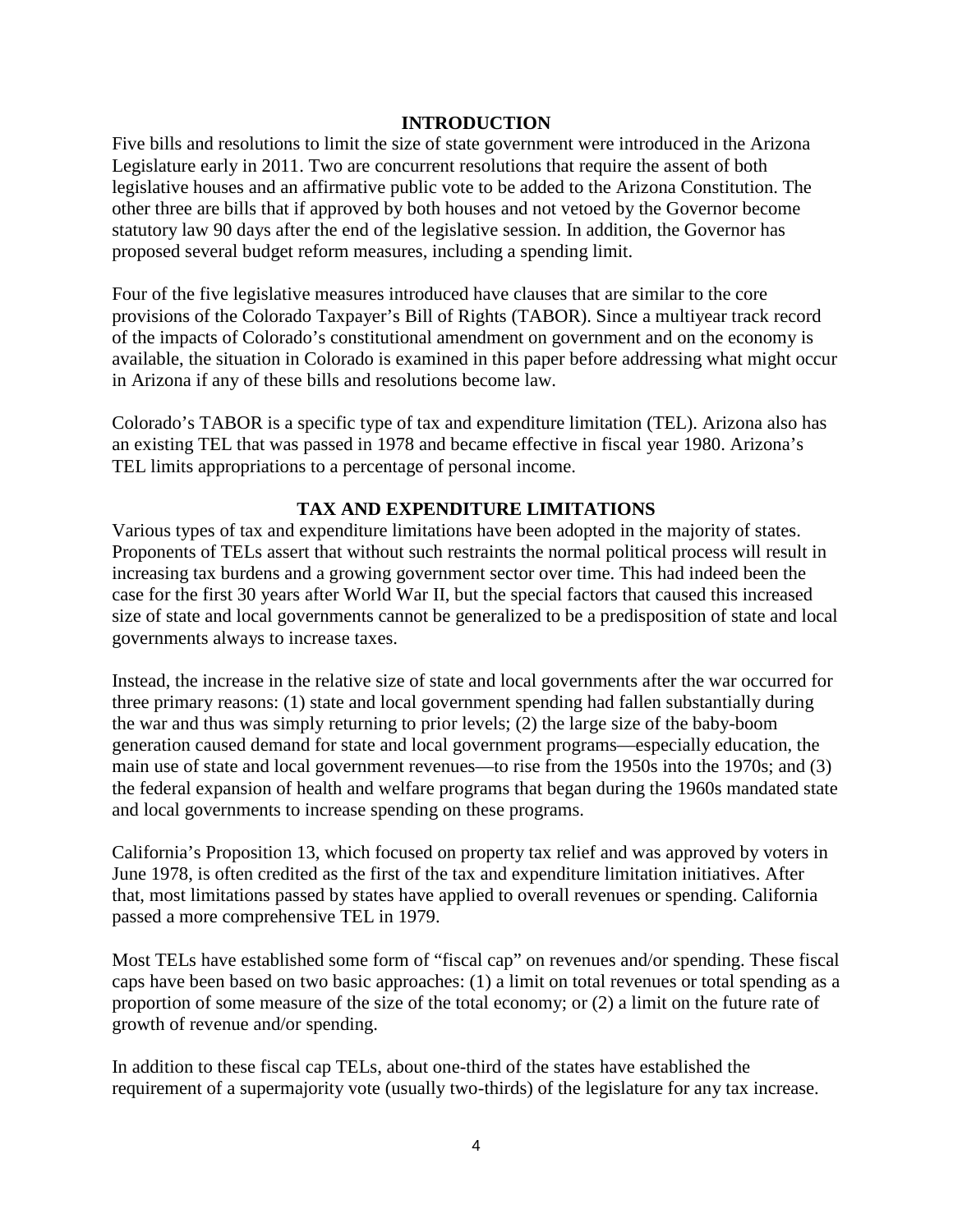The supermajority requirements are not TELs in the conventional sense since they do not directly limit revenue or spending growth. Three states go further, requiring voter approval of tax increases.

Although TELs could be adopted that would cause immediate cuts in spending or taxes, both the supermajority requirement and the fiscal caps that have been put into effect have been aimed at restricting the growth of the public sector or limiting its size to some proportion of the total economy.

TABOR is a fiscal-cap TEL. As of 2009, some form of fiscal-cap TEL had been adopted in 30 states. Some states, like Colorado, actually have more than one type of fiscal cap in force. The precise formulation of these fiscal-cap TELs differs widely. The key differences relate to whether the limit is on spending or revenue, how the limit is calculated, and the treatment of any surplus over the limit:

- Budget measure to which the limit applies
	- o spending
	- o revenues
	- o estimated revenues
	- o combination of spending/revenues/appropriations
- Calculation of the limit
	- o sum of population growth and inflation
	- o share of personal income
	- o percent change of personal income
	- o percent of revenue received
	- o a variety of miscellaneous other systems
- Treatment of the Surplus
	- o refund of surplus required
	- o partial return of surplus
	- o deposited into "rainy day" fund
	- o used to retire debt
	- o combination approaches
	- o not specified

For a more complete comparative analysis of TELs, see Resnick 2004, Hill et. al. 2006, and Waisanen 2009.

## **COLORADO'S TABOR**

The Colorado Taxpayer's Bill of Rights is an amendment to the Colorado Constitution (Article X, Section 20) that was approved by voter initiative in 1992 and was first applied in fiscal year (FY) 1994. As stated in its first paragraph, the primary objective of the amendment was to limit the growth of government. To do so, it imposes limitations on the amount of revenue that government can collect and spend; it also requires voter approval of any tax changes that would increase revenues. TABOR applies to all levels of state and local government in Colorado.

## **Provisions**

TABOR has a number of provisions. It is more comprehensive than most TELs.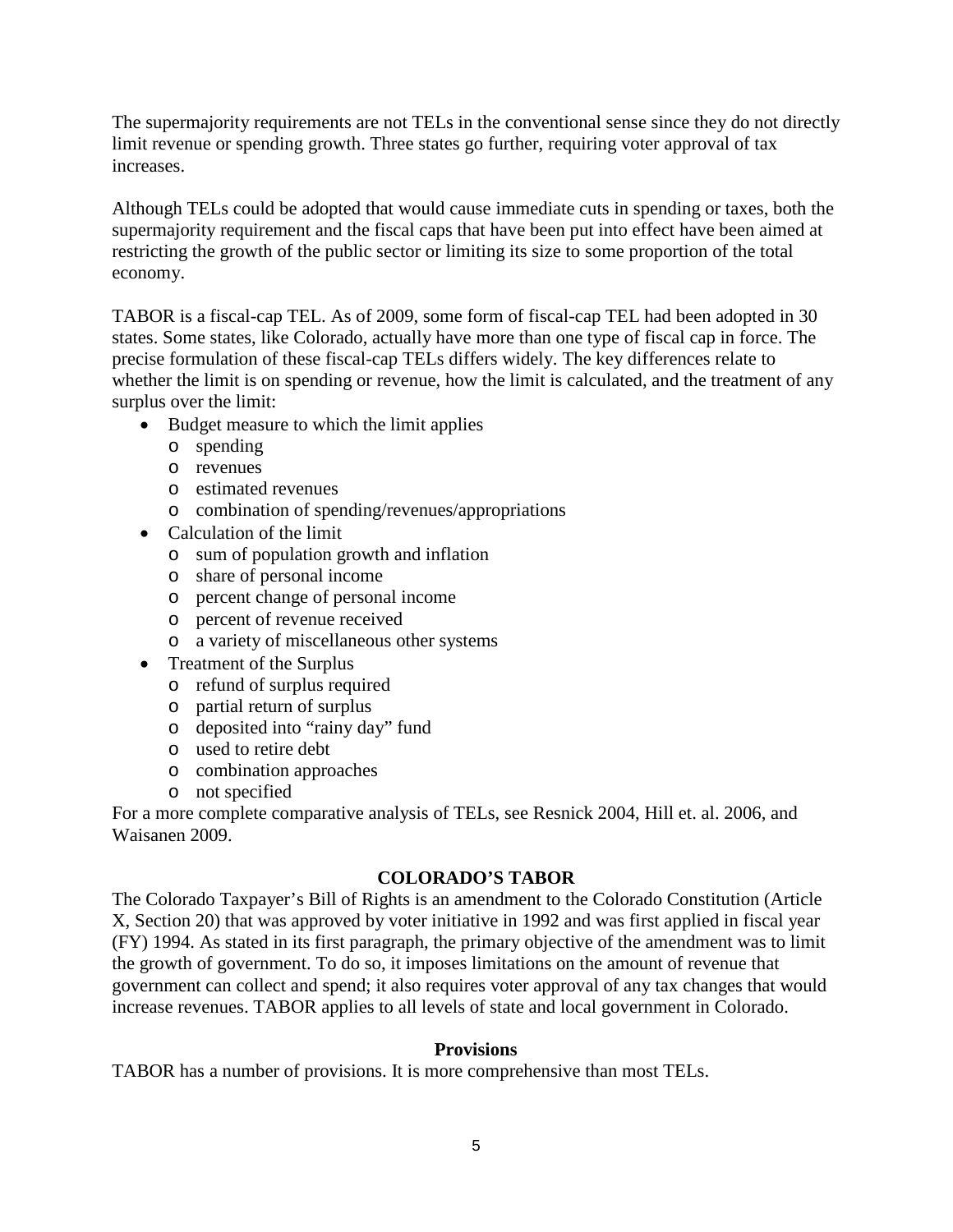## **Voter Approval of Tax Increases and Debt**

TABOR requires prior voter approval of any new tax, any tax rate increase, any increase in the assessment ratio for a class of property, any extension of an expiring tax, or any tax policy change that would cause a net tax revenue increase. Voter approval is also required for the creation of most financial obligations that extend beyond the current year unless government sets aside enough money to fund the obligation in all years that payments are due. The requirement for voter approval can be temporarily suspended for tax increases in declared emergencies.

### **Spending (Revenue) Limits**

TABOR limits the maximum annual percent change in government spending in a given fiscal year to the sum of the inflation rate (as measured by the Denver-Boulder-Greeley consumer price index) and a measure of growth in the prior year. For the state, the growth measure specified is the percent change in population (as estimated by the U.S. Census Bureau) in the prior year. For local governments other than school districts, it is the percent change in the valuation of real property in the jurisdiction; for school districts, the growth measure specified is the percent change in student enrollment.

Since TABOR classifies as spending any transfer of revenues into reserve accounts or to other governments, the limit effectively applies not only to spending but to revenues. Thus, in practice, TABOR operates as a limit on revenues that can be retained by government. The TABOR limit applies to spending of both general fund and cash fund revenues (both taxes and fees), but excludes federal funds, litigation settlements, gifts, and donations.

#### **TABOR Surplus**

Any revenue collected above the allowable TABOR limit for that fiscal year must be refunded to the taxpayers in the following fiscal year. The amendment does not specify the refund procedures to be used. With voter approval, a government may retain or spend all or a portion of its TABOR surplus.

#### **Other Provisions**

**Prohibited Taxes**. Any new or increased real estate transfer tax, local income tax, or state real estate property tax is prohibited by TABOR. Any state income tax change is required to have a single tax rate applicable to individuals and corporations with no surcharge and may not take effect until the following tax year.

**Emergency Reserve**. TABOR requires an emergency reserve equal to 3 percent of fiscal year spending. This reserve can only be spent in a declared emergency. The amendment defines "emergency" to NOT include economic or fiscal crises.

**Voter Approval for Changes in Existing Revenue, Spending, or Debt Limits**. Any changes that would weaken current limits on state or local government revenue, spending, or debt require voter approval.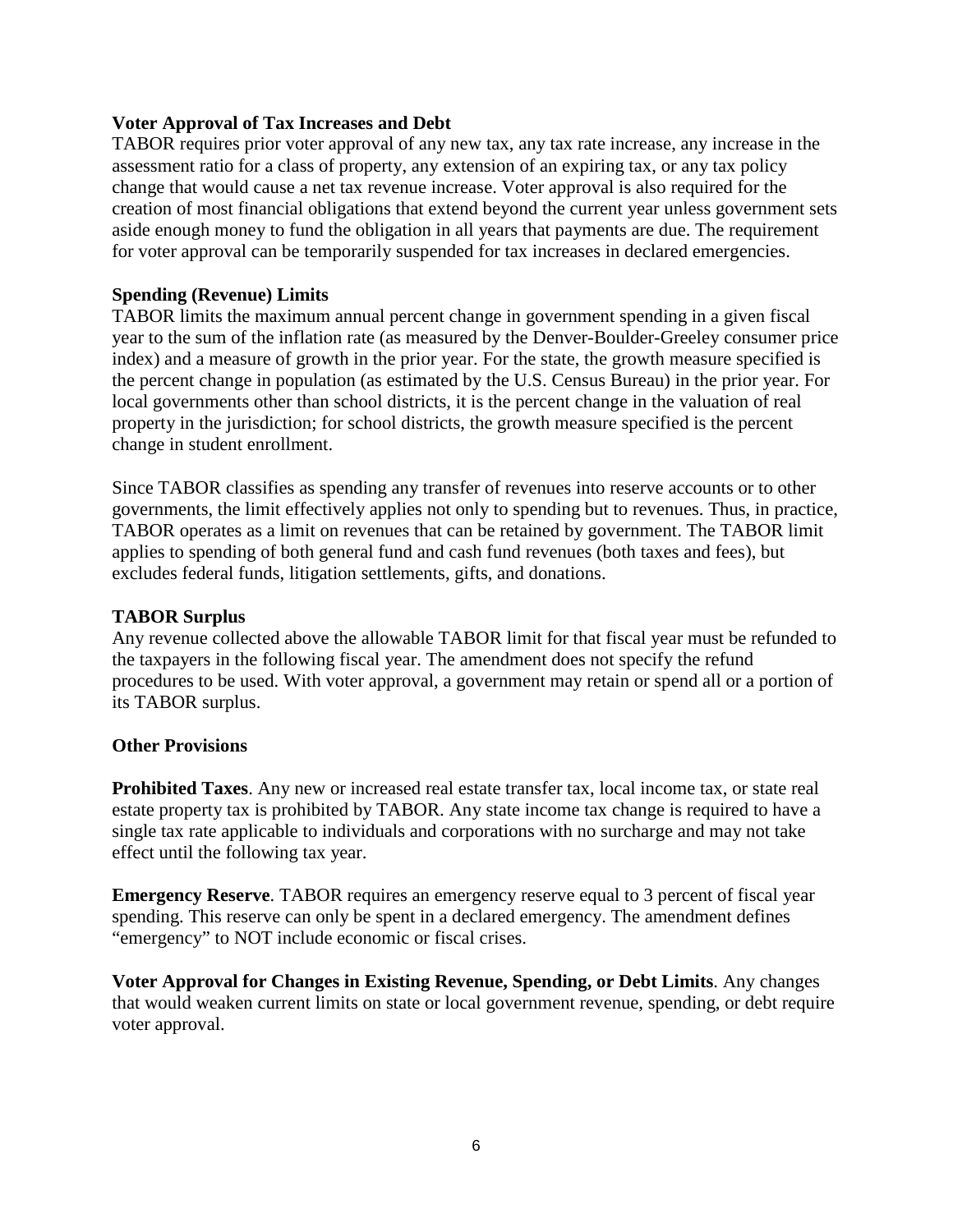**Government Enterprises**. Enterprises, defined as a government-owned businesses approved to issue revenue bonds that receive less than 10 percent of revenue from state and local taxes, are exempt from TABOR limitations.

## **Comparison of TABOR to Other TELs**

Colorado's TABOR is generally considered to be one of the most restrictive TELs in the country. This evaluation is founded on the following characteristics of TABOR compared with other TELs:

- Growth in TABOR revenues is limited to the sum of the percent change in population and the inflation rate. This formula apparently is based upon the assumption that government spending should grow only if it has to provide services to a larger population or if the cost of providing services increases. It ignores any effects of increases in standard of living or other factors. In most years, this type of limit is more restrictive than a limit based on change in aggregate personal income.
- The TABOR limit is based upon the lesser of the prior year's limit or actual revenues in the prior year. Whenever Colorado's revenues are less than the allowable limit, a socalled "ratchet-down effect" occurs, with the lower actual revenue figure becoming the new base for calculating the next year's limit, and the TABOR limit is permanently reduced for subsequent years. This ratcheting down typically occurs during recessionary years when government revenues temporarily fall significantly. Colorado's method of selecting the limit is more restrictive than the procedures used by other states. For example, if the calculation is based only on the previous year's allowable limit or as a maximum percentage of personal income, no similar ratchet-down effect would occur. (Effectively, the ratchet-down effect in TABOR was eliminated in 2005 by the passage of Referendum C by Colorado voters. A discussion of Referendum C is included in a later subsection of this report.)
- TABOR establishes limits on general fund and cash fund revenues (hereafter referred to as TABOR revenues). Revenue limits generally are more restrictive than expenditure limits. In addition, TABOR applies to a broad definition of revenues, not just the general fund, and also applies to fees in addition to tax revenues.
- The Arveschoug-Bird limit, a second TEL in Colorado, also establishes limits on general fund appropriations. Their growth is limited to a maximum of 6 percent. In many years during the 1990s, this limit was more restrictive than the TABOR limit.
- TABOR requires the refunding of any surplus in the next fiscal year. Any other use of the surplus must be approved by the voters. In most other states, these funds can be put into a rainy-day fund or used for other purposes.
- Any change in the tax system that would result in a net increase in revenues must be approved by the voters. The TABOR limit applies to aggregate revenues, but this provision prohibits changes that would increase revenues from one tax to offset decreased revenues from another.
- The TABOR definition of an "emergency" specifically excludes economic conditions or fiscal crises.

## **Fiscal Impacts**

Colorado's early experience with TABOR was benign due to the rapid economic and demographic growth the state experienced during most of the 1990s. By 1992, when TABOR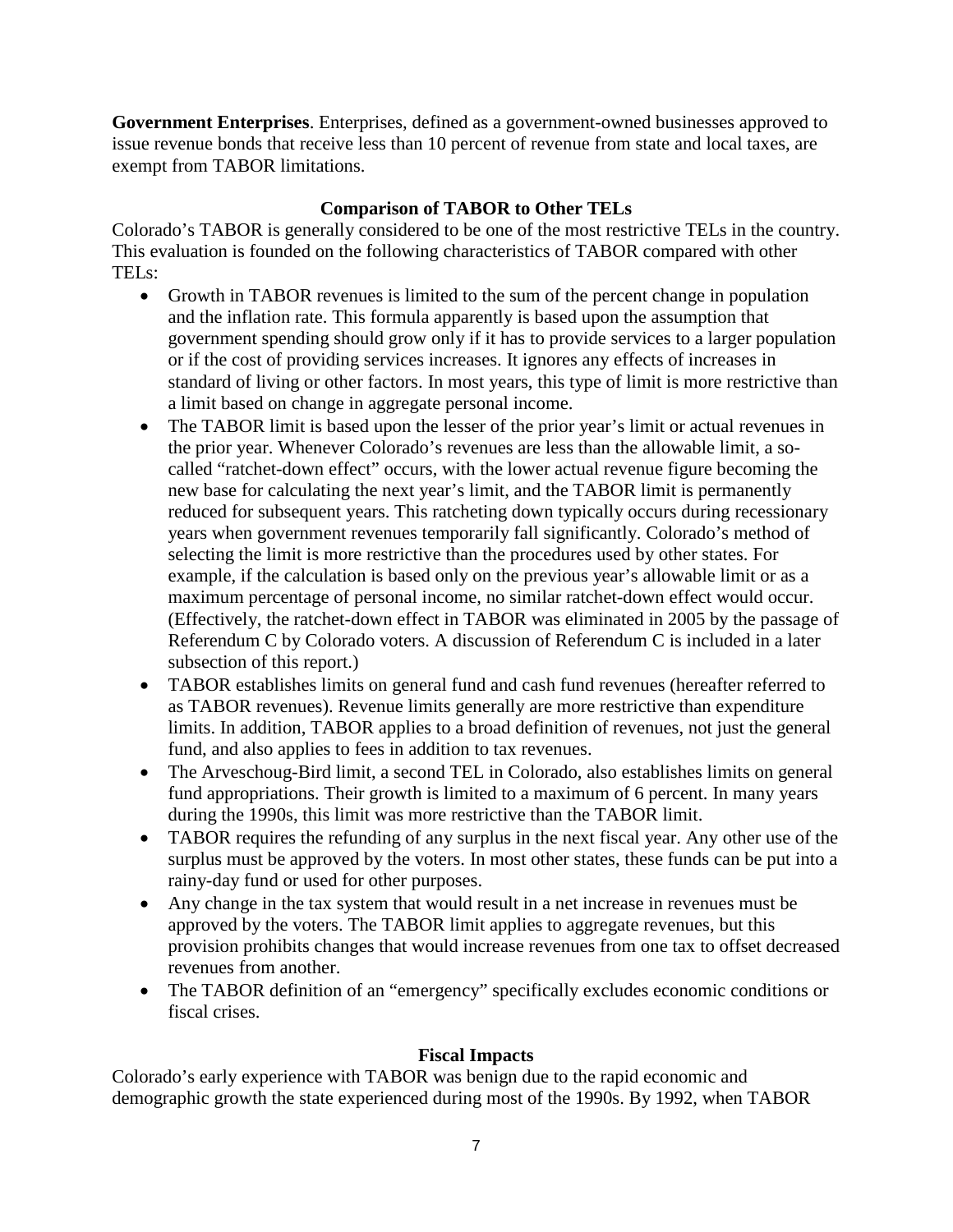was adopted, Colorado had emerged from stagnant economic conditions of the late 1980s and early 1990s and joined other states in beginning a period of strong growth that lasted through 2000. Rapid population growth continued during the 1990s and in combination with moderate inflation produced annual TABOR growth factors averaging about 6 percent from FYs 1994 through 2001.

Even with robust economic growth, Colorado did not incur its first TABOR surplus until FY 1997, the fourth year of its existence. Revenues exceeded the TABOR limit for five consecutive years, resulting in a total of more than \$3.2 billion in TABOR surpluses that were refunded to taxpayers. (The only year since then with a refund was FY 2005, bringing the cumulative total refunds to \$3.3 billion.) Permanent cuts in both income tax and sales tax rates were enacted in 1999 and 2000, which reduced the stream of TABOR revenues (and the TABOR surplus) about \$1 billion per year (Johnson et. al. 2004).

TABOR did not specify the refund procedures to be used in years of a TABOR surplus or require that those procedures be voter approved. Lawmakers put in place many different mechanisms to refund TABOR surpluses. In FYs 1997 and 1998, all of the surplus was returned to taxpayers in the form of a sales tax refund that averaged \$56 in FY 1997 and \$219 in FY 1998. In FY 1999, the sales tax refund averaged \$231, but nearly 15 percent of the total refund went to a much smaller number of taxpayers in two special classes: those claiming an earned income tax credit (EITC, with an average refund of \$130) and businesses that paid personal property tax (average refund of \$1,539).

The number of tax breaks grew to 17 by 2001, when 36 percent of the total refund was allocated to special classes including capital gains, charitable contributions, rural health care providers, pollution-control equipment, and farmers. The sales tax refund that went to 2.8 million taxpayers averaged \$206 in 2001. The EITC credit that 211,000 taxpayers qualified for averaged \$156. These refunds were small compared to the roughly \$5,000 average refund received by those qualifying for the capital gains credit and the very small number qualifying for the rural health provider credit. Under current law, many of these tax breaks aimed at special-interest groups have been scrapped, leaving only three refund mechanisms: the sales tax, earned income tax credit, and a temporary income tax rate reduction (Watkins 2010).

Colorado's economic boom ended in 2001 as the combination of the dot-com crash, the national recession, and the impact of the September 11th attack hit the state hard. Personal income growth fell from second-fastest in the nation in 2000 to 49th in 2002. State revenues subject to the TABOR limit fell by 12.6 percent in FY 2002 and declined an additional 1.1 percent in FY 2003 (Colorado Office of Strategic Planning and Budget 2004).

The Legislature responded to the fiscal crisis with three policies to offset the revenue shortfalls: transferring monies from cash and reserve funds to the general fund; increasing existing fees and establishing new ones; and cutting spending. In the absence of a rainy-day fund, the Legislature used \$1.1 billion in one-time transfers from cash and reserve funds to prop up the general fund. To deal with revenue shortfalls to cover immediate needs and arguably to mitigate the ratchetdown effect, government officials in Colorado also increasingly relied on fee increases.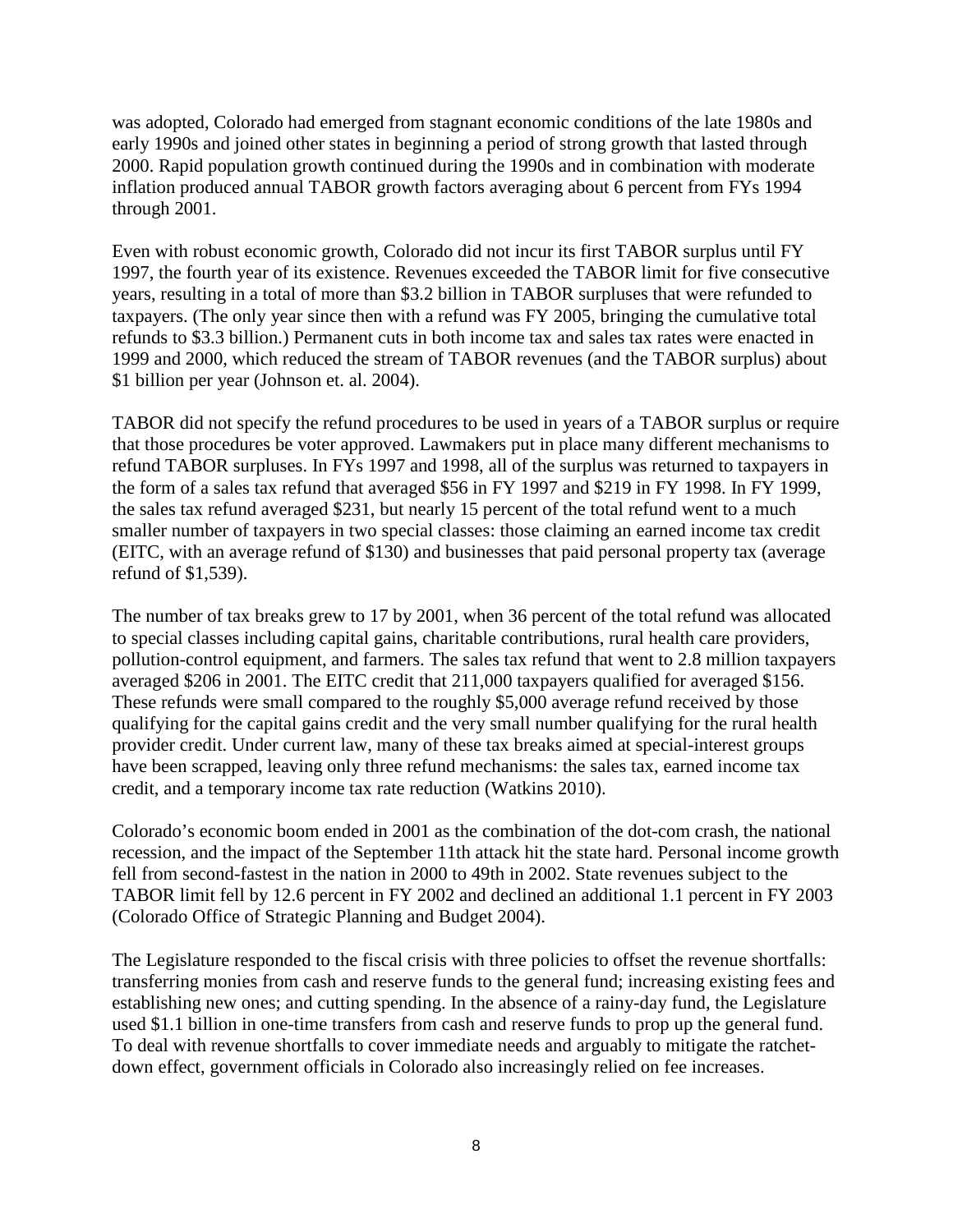Proponents point to Colorado's TABOR as the most effective TEL, citing the billions of dollars in TABOR-generated refunds to the state's taxpayers (see for example Schlomach 2010). But TABOR also created serious negative impacts on the fiscal situation and the quality of life in Colorado by forcing substantial cutbacks in the level of government services. While all government activities came under increased budget pressure, some programs, such as Medicaid and corrections, whose budgets are driven by forces outside the control of normal budgeting considerations—federal mandates, sentencing laws, etc.—were not seriously affected. This meant that other programs bore a disproportionate share of the cuts.

A further confounding factor has been the inherent conflict between the state's TABOR and Amendment 23, which was passed by the electorate in 2000. TABOR led to reductions in elementary and secondary (K-12) education funding that forced school districts to increase class sizes and to cut many programs and services. In response, Amendment 23 requires spending on K-12 education to increase on a per pupil basis by the rate of inflation plus 1 percent for 10 years and by the inflation rate thereafter. Even with the mitigating effects of Amendment 23, Colorado's state and local government noncapital funding for K-12 education as a proportion of personal income fell from 32nd in the nation in 1992 to 46th in 2008.

With mandated programs and K-12 education at least partially shielded from budget cuts, higher education, public health programs, and capital projects were the hardest hit of the major areas of government. For example, higher education funding per resident student dropped by 31 percent (after adjusting for inflation) between 1995 and 2005. As a result, in terms of higher education funding as a proportion of personal income, Colorado declined from 35th in 1992 to 48th among the 50 states by the mid-2000s. Similarly, state funding for the Department of Public Health and Environment dropped by one-third as a proportion of personal income from 1992 to 2004 (Lav and Williams 2010).

#### **Referendum C**

The base for determining the following year's TABOR limit was reduced when actual revenues fell below the allowable TABOR limit in FYs 2002 and 2003, as a result of the recession that began in FY 2001 and the slow recovery from the recession. Actual revenue in FY 2002 was \$366 million lower than the limit. Similarly, revenue in FY 2003 was \$584 million lower than the limit. Because of the ratchet-down effect, the TABOR base for FY 2004 was \$950 million below the FY 2002 base. Thus, even when revenues rebounded, the base to which the state applied the formula was permanently shifted down by nearly \$1 billion.

The Colorado economy began to improve by 2004, but the ratchet-down effect in TABOR prevented the use of the rising tax revenues to restore the budget cuts that had been implemented due to the sharp declines in revenues during prior years. In response to this damaging situation, a legislative referendum was developed and approved by the voters in 2005. This Referendum C allowed the state to retain and spend all revenues collected above the TABOR limit during FYs 2006 through 2010. After this five-year "timeout period," the referendum eliminated the ratchetdown effect by establishing a Referendum C "cap" defined as equal to the highest total state revenue for a fiscal year during the timeout period adjusted for inflation and population growth. In subsequent years, a given year's Referendum C cap is based on the previous year's cap rather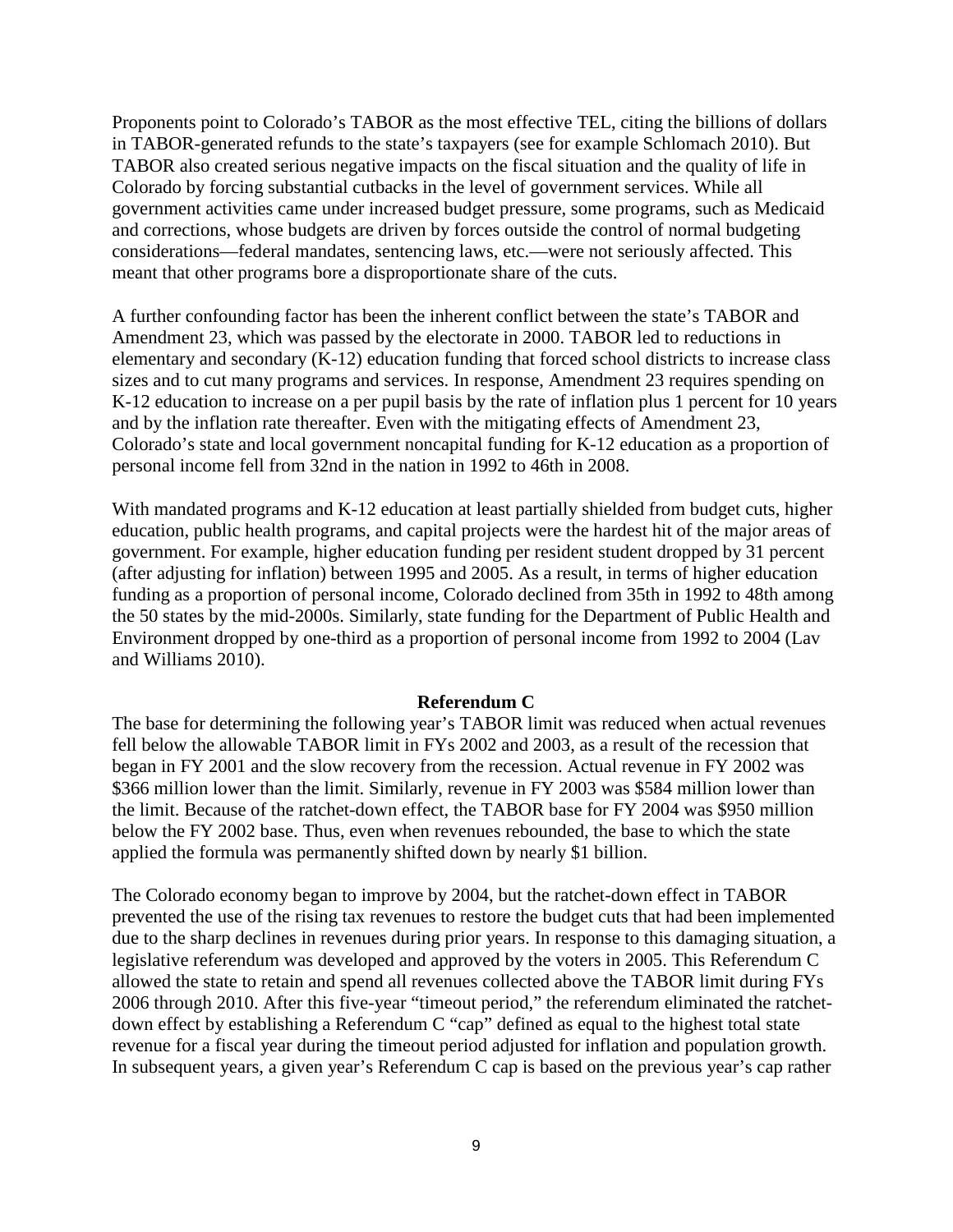than the prior year's spending. Any revenue collected above the cap will be refunded to taxpayers via the mechanism defined by TABOR.

Any revenues retained on account of Referendum C—revenue above the TABOR limit but below the Referendum C cap—by state statute must be spent only on health care, education, firefighter/police retirement plans, and "strategic" transportation projects. The law allowed the first \$55 million in FY 2006, \$95 million in FY 2007, and \$125 million each year thereafter to be spent on any of these areas. Any additional retained revenue must be distributed equally to K-12 education, higher education, and health care (Watkins 2009). During the first three fiscal years after the passage of Referendum C, retained revenues averaged about \$1.2 billion per year. However, no revenues were retained during FY 2009 or FY 2010 as a result of declining revenues due to the recession that began during FY 2008. The Colorado Legislative Council forecasts that the state will realize substantial retained Referendum C revenues for its forecast period of FYs 2011 through 2013, but will remain below the cap so that no TABOR refunds are forecast through FY 2013 (Colorado Legislative Council 2010b).

The spending allowed by Referendum C slowed the decline in funding for public services but has not been sufficient to undo the combined impacts of TABOR and two recessions since 2000. As of 2009, Colorado still ranked 45th among the states in total expenditures as a proportion of personal income, 48th for K-12 education, 49th for Medicaid, 48th for higher education, and 48th for highways (Colorado Fiscal Policy Institute 2009). It is important to recognize the state would have faced significant budget shortfalls had Referendum C not been approved. Therefore, the Referendum C money that has been spent was not really "new" money in many instances rather it maintained programs and prevented them from undergoing cuts. It is impossible to estimate these effects because it would require knowledge of what budgetary actions the state would have taken had Referendum C not been approved (Colorado Legislative Council 2010a).

## **TABOR and Economic Growth**

Colorado experienced rapid growth in economic activity in the 1990s. While proponents of TABOR claimed that the strong growth resulted from the shrinking government sector, the nonpartisan Colorado Legislative Council (2003) found no evidence that TABOR played any role in the expansion or subsequent contraction of business activity in the state. After a detailed analysis of the historical development of Colorado's economy, the Center on Budget and Policy Priorities concluded that the state's prosperity in the 1990s was fueled by long-term factors that were in place before the passage of TABOR. These included public and private investment, a highly educated workforce, and an advantageous Rocky Mountain location (Lyons and Johnson 2006). Similarly, based on a detailed econometric analysis, McGuire and Rueben (2006) concluded that TABOR did not boost Colorado's economy. Colorado enjoyed economic success brought by the boom in the telecom industry and related expansions in information technology industries. Arguably, this rapid economic expansion masked any adverse effects from TABOR until the inevitable economic downturn occurred in 2001.

Colorado's economic growth, measured in terms of real per capita gross domestic product (GDP), exceeded the national average in the six years prior to the implementation of TABOR. Among 10 western states, Colorado ranked fourth. This relationship continued through the first eight years of TABOR—through the end of the economic cycle in 2001. However, in the last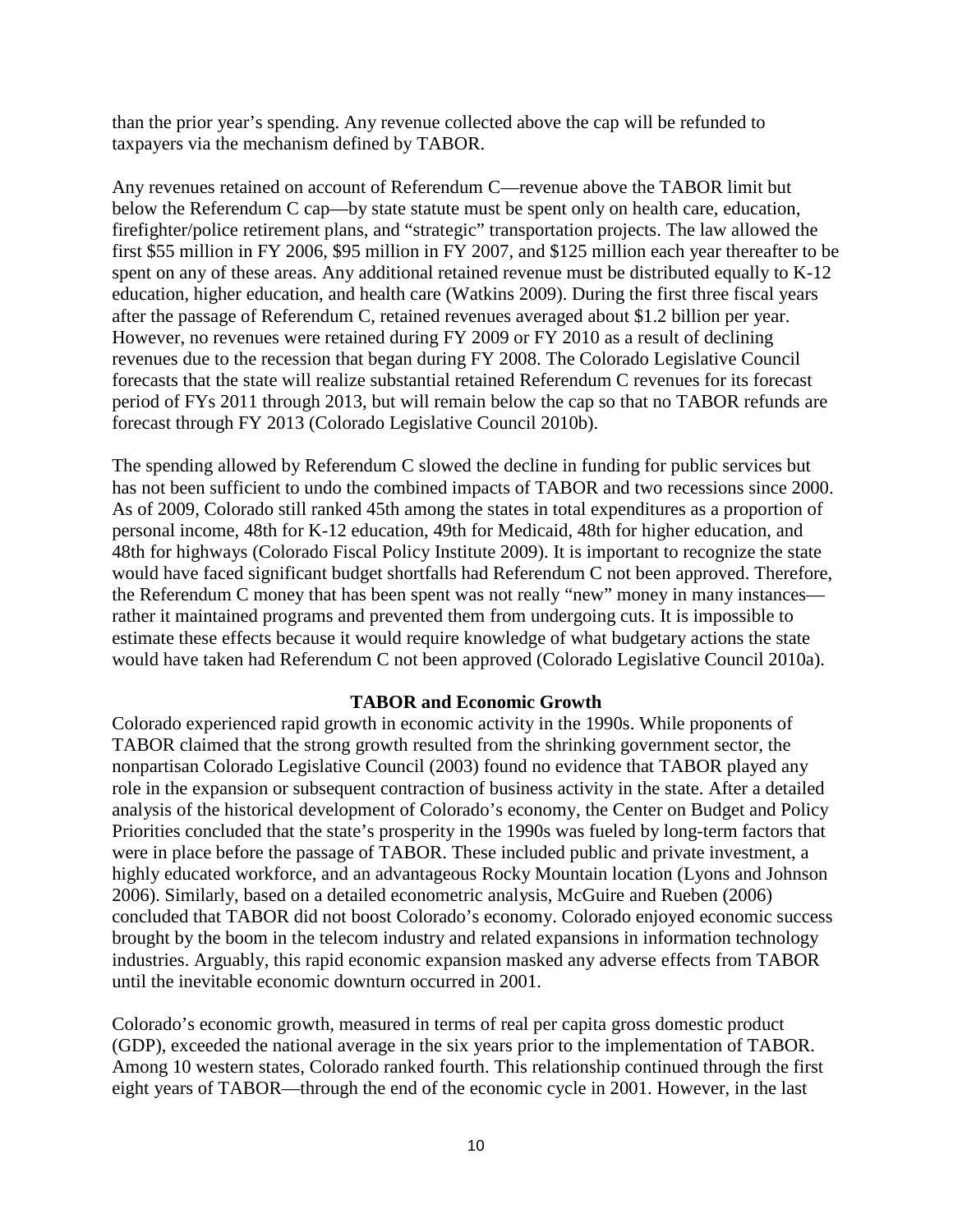economic cycle (from the end of the 2001 recession through the end of the latest recession in 2009) Colorado's economic performance slumped. Its growth rate was below the U.S. average and the state ranked near the bottom of the western states.

TABOR, of course, is not the only factor that might be contributing to the lowered economic performance in Colorado. However, the apparent delayed effect of TABOR on economic performance is easily explained: (1) the fiscal problems caused by TABOR cumulate over time, and (2) it can take years for reductions in funding for education and physical infrastructure—key economic development factors—to have an impact on economic growth given the long time that companies take to decide on expansions or relocations.

## **A TABOR-LIKE LIMITATION IN ARIZONA**

Arizona seems an unlikely candidate for a TABOR-like limitation. By "TABOR-like" the reference is to the two primary provisions of Colorado's TABOR: (1) growth in revenues is limited to the sum of the percent change in population and the inflation rate; and (2) the limit is based on actual revenues in the prior year, resulting in a ratchet-down effect.

Arizona state government already has a TEL (Arizona Constitution, Article 9, Section 17) that limits total state appropriations to 7 percent of personal income. (The limit has increased over time to 7.41 percent to reflect the shift of certain public functions to state government from other governments.) Moreover, the overall tax burden in Arizona is already lower than in most states and lower than it was in the past. A series of state government tax cuts that began in the early 1990s resulted in a decline in Arizona's overall state and local government tax burden from 9.7 percent of per capita income in 1991 to 8.5 percent in 2008, ranking Arizona 41st among the 50 states (Rex 2009). Focusing on state government taxes since proposals for a TABOR-like rule in Arizona apply only to state government revenues, Arizona's relative tax burden is even lower.

State government own-source revenue (all revenue in all funds except that received from the federal government) is reported by the U.S. Census Bureau annually for each state. The figures for Arizona and Colorado are shown in Chart 1 expressed as a percentage of the national average. In FY 1993—the year preceding the implementation of TABOR—per capita revenues (the top graph) were nearly identical in Arizona and Colorado at 11 percent below the national average. Even with TABOR in place in Colorado, per capita revenues in Arizona fell to significantly below those in Colorado, except during the mid-2000s when the real estate boom in Arizona temporarily boosted state government revenues. In FY 2009, per capita revenues in Arizona were 12 percent less than in Colorado and ranked 47th among all states. Arizona's revenues fell so much because of a long series of significant tax reductions implemented during this period.

Instead of the per capita figure, the second graph of Chart 1 displays own-source revenue per \$1,000 of personal income, again expressed as a percentage of the national average. Per capita personal income in Arizona is substantially lower than in Colorado, causing Arizona's revenues relative to those in Colorado to appear higher rather than lower as in the per capita measure. (Historically, Arizona's per capita income was about 10 percent less than that in Colorado, but since the early 1990s the differential has fallen to 21 percent.) However, the trend over time is consistent with the per capita graph: as a percentage of the national average, Arizona's figure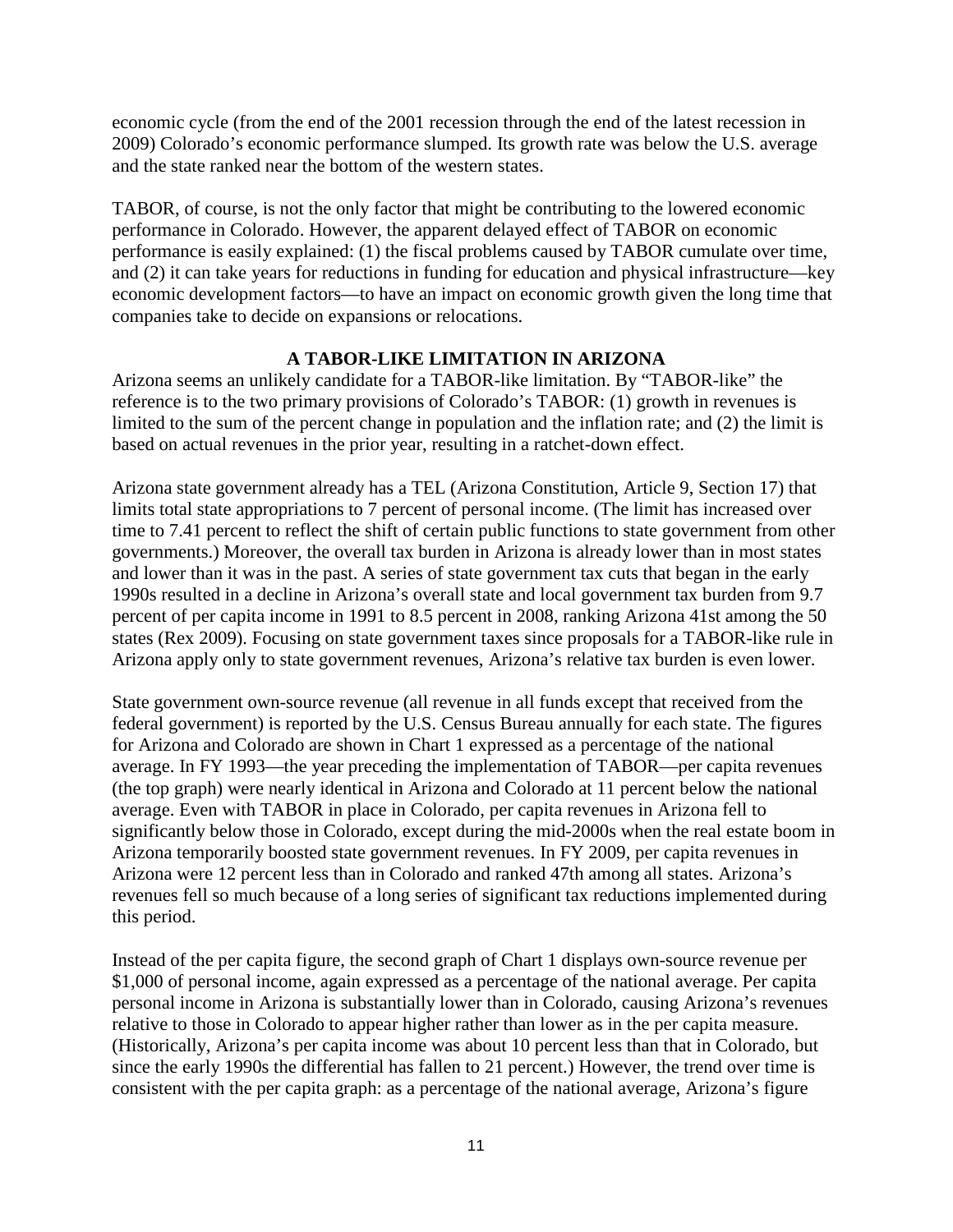

**CHART 1 STATE GOVERNMENT OWN-SOURCE REVENUES**

**PER \$1,000 OF PERSONAL INCOME AS A PERCENTAGE OF THE NATIONAL AVERAGE**



Source: U.S. Department of Commerce: Census Bureau (revenues and population) and Bureau of Economic Analysis (personal income).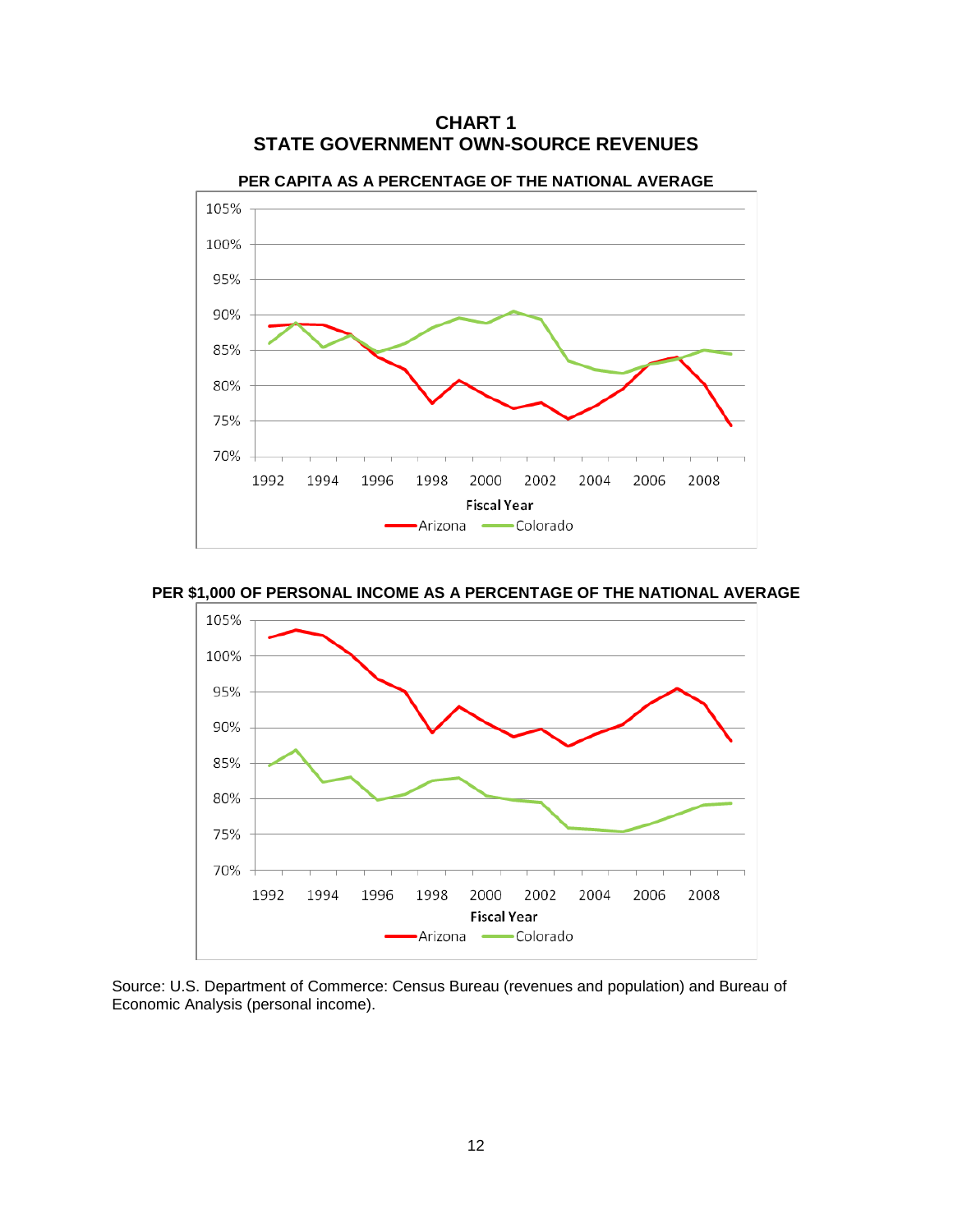dropped more than 15 percentage points between FYs 1993 and 2009, while the decline was only 8 percentage points in Colorado.

These conclusions are consistent with the findings of Edwards, Moore, and Kerpen (2003) who, in writing for the Cato Institute, noted that Arizona was one of the few states in the nation that did not reap a "windfall" in revenue collections in the 1990s.

The revenue for Arizona used in Chart 1 includes a voter-approved initiative in 2000 that increased the sales tax in order to increase education funding. If the revenue collections associated with this voter-led tax increase were subtracted from total own-source revenues, Arizona's figures would be even lower.

#### **Proposals**

Almost every year since 2000, a concurrent resolution has been introduced in the Arizona Legislature for a constitutional change that would establish a TABOR-like rule in Arizona. Senate Concurrent Resolution (SCR) 1026, introduced in January 2011, is the latest version. In addition, Senate Bill (SB) 1408 and a similar bill (SB 1231) each could effectively create a TABOR-like rule in Arizona. House Bill (HB) 2707 would restrict revenues in a manner consistent with TABOR. A second resolution (SCR 1019) would restrict state government spending to a greater extent than is the case currently.

## **SB 1408**

This bill would add a new section to statute that requires that the Joint Legislative Budget Committee, beginning in the year 2012, to compute and transmit "Truth in Spending" estimates for the following fiscal year in February of each year. Two estimates would be produced, one for the general fund and one for all state government appropriations from all sources. The estimates are to be calculated as the amount of current fiscal year appropriations adjusted for population growth and inflation.

While the bill does not prohibit appropriations beyond this limit, in any year that appropriations above the limit are recommended by the Legislature, a joint meeting of the House and Senate appropriations committees must be held in which a roll call vote will be taken. Further, the bill requires that the recommendation to exceed the truth-in-spending estimate be prominently publicized.

This bill was passed the Senate and sent to the House by March 3, 2011. If passed by the Legislature and not vetoed by the Governor, this bill would become law and would be in effect for the determination of the FY 2013 budget. If future legislatures are reluctant to exceed the truth-in-spending estimates due to fear of voter backlash or other reasons, then the bill effectively becomes a TABOR-like law, complete with a ratchet-down effect.

## **SB 1231**

This bill also would add a new section to statute. Like SB 1408, this bill requires that the Joint Legislative Budget Committee publish early in each regular legislative session beginning with 2012 an appropriation limit equal to the amount of current fiscal year appropriations adjusted for population growth and inflation. SB 1231, however, is limited to the general fund. Exempted are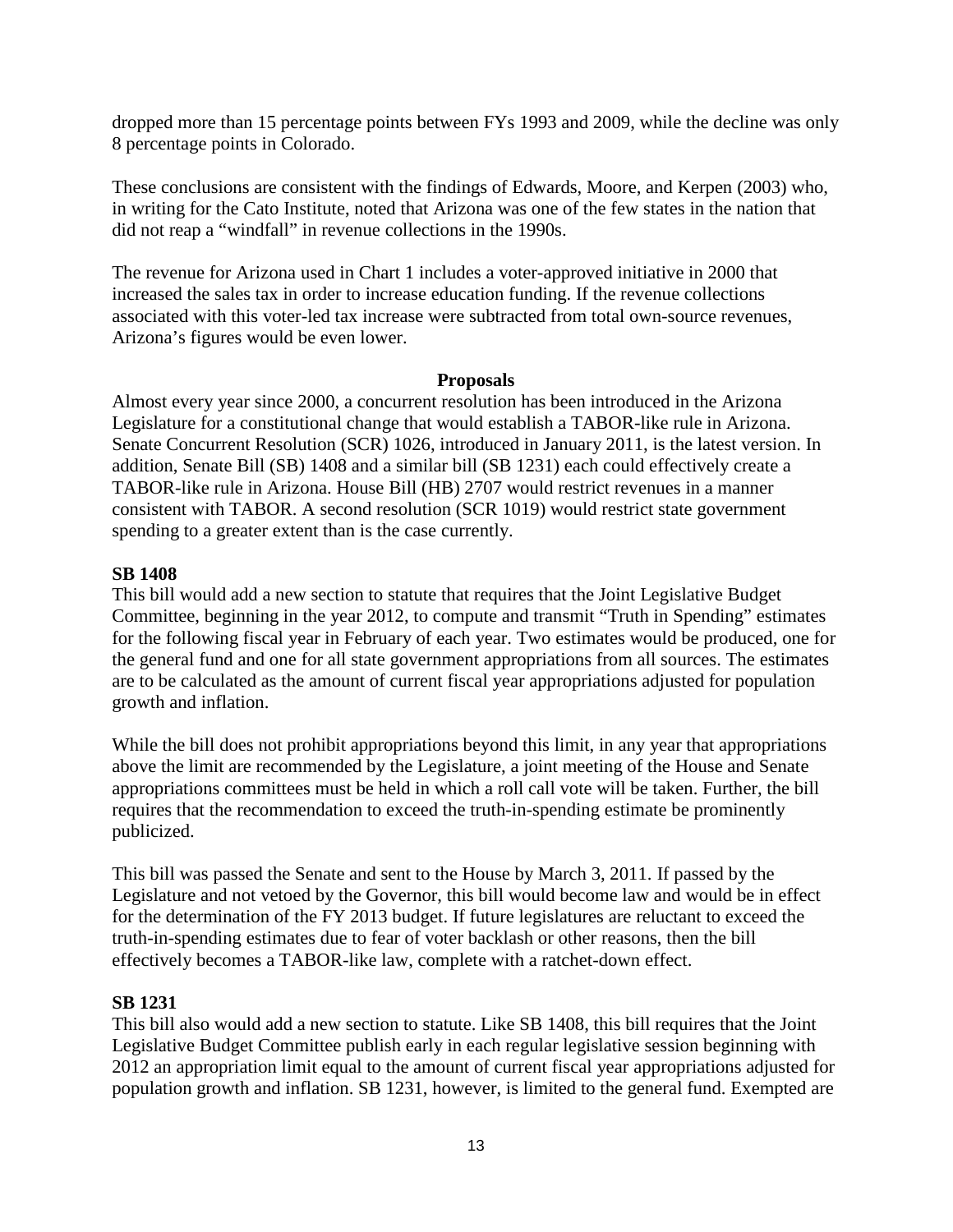appropriations made for the repayment of outstanding debt incurred before June 30, 2011; and appropriations made to restore deferred payments from FY 2011 into the current fiscal year.

While SB 1231, like SB 1408, does not prohibit appropriations beyond this limit, in any year that appropriations above the limit are recommended, it requires that the Legislature also enact a separate concurrent resolution that acknowledges that the budget exceeds the limit and expresses the intent to authorize the expenditure of state general fund revenues in excess of that amount.

SB 1231 is narrower than SB 1408, applying only to the general fund and exempting certain appropriations from the limit. Otherwise, SBs 1231 and 1408 are two means to the same end, effectively differing only in the steps required of the Legislature to notify the public of a decision to exceed the limitation. Unless future legislatures choose to exceed the published limit, SB 1231 effectively becomes a TABOR-like law applicable to the general fund, complete with a ratchetdown effect. This bill was passed the Senate and sent to the House by March 3, 2011.

## **HB 2707**

Labeled as the "Fiscal Accountability Act," this bill would restrict general fund revenues. The limit would be the lesser of the prior year's actual revenues or revenue limit, adjusted for inflation and population growth. Thus, the passage of this bill also would result in a ratchet-down effect. Unlike the other measures, inflation would be based on the consumer price index for the Phoenix metro area.

The bill also specifies that general fund appropriations cannot exceed the revenue limit. In the case of revenues in excess of the limit, the bill specifies the uses of those surpluses to be, in priority order, (1) repayment of general fund debt, (2) use in emergencies (a budget deficit would not constitute an emergency), (3) payments to the budget stabilization fund, and (4) refunds to those filing individual income tax returns.

## **SCR 1019**

This resolution would amend the current TEL in the Arizona Constitution by lowering the existing appropriation limit of 7.41 percent to 7 percent in FY 2013 and to 6.4 percent in succeeding years. The amendment also would allow any resident to sue to enforce its provisions. To become effective, the resolution must be passed by the Legislature and receive an affirmative public vote at the next general election.

This is the least restrictive of the five bills and resolutions; it does not involve TABOR-like restrictions. However, the passage of this resolution would result in state spending being permanently below the historical norm. From FYs 1980 through 1995, appropriations exceeded 6.4 percent in all but one year. Since then, only in FYs 2006 and 2007 has the figure been above 6.4 percent. As of March 3, 2011, this resolution was awaiting a vote of the full Senate.

## **SCR 1026**

The TEL mechanism proposed in SCR 1026 replaces the state's current TEL and is similar in concept to Colorado's TABOR but differs in some respects. The main features of the proposed budget rule, as amended, include: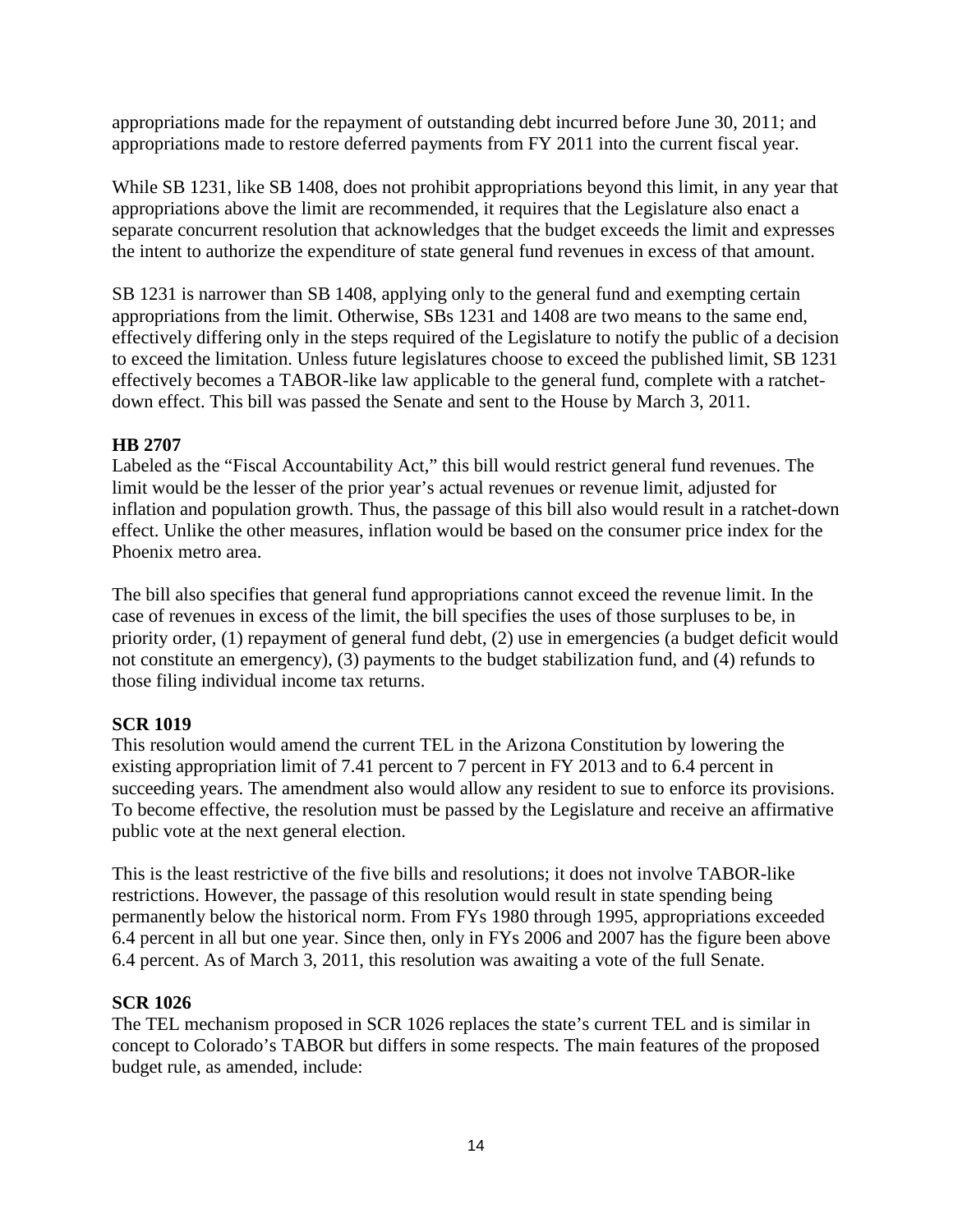- It repeals the existing appropriation limit and the ability to exceed the limit with a twothirds legislative vote.
- Beginning in FY 2014, appropriated state revenues would be limited to a maximum of the previous year's appropriations adjusted by sum of the percentage changes in inflation and state population growth.
- Funds in excess of the limit may be appropriated for the budget stabilization fund (BSF). An upper limit for the BSF is established at 10 percent of the appropriations limit.
- Funds in excess of the limit may also be appropriated for a state emergency fund (SEF). An upper limit for the SEF is established at 5 percent.
- Funds in excess of the limit may be appropriated to "proportionally refund excess state" revenues to taxpayers in the state."
- The limit may be suspended for one fiscal year in either of two ways:
	- o With a two-third vote of the Legislature and approval of the governor, an exception can be placed on the ballot of either a regular or special statewide election, but the public vote must occur prior to the passage of the budget. The following year's limit reverts to the appropriation limit determined by formula rather than that passed by public vote. If an affirmative public vote to exceed the limit occurs three years in a row, then the limit is reset based on the most recent publicly approved appropriation.
	- o If an "emergency" is declared, a three-quarters vote of the Legislature and approval of the governor creates an exception, but appropriations above the limit can only be used for extraordinary expenses that could not be foreseen. Budget shortfalls are explicitly excluded as a reason for an emergency.
- The resolution allows any resident taxpayer to sue to enforce its provisions.

As of March 3, 2011, this resolution had received a "do pass with amendments" from the full Senate and was awaiting the final vote.

Like Colorado's TABOR, SCR 1026 ties annual increases in revenues that can be appropriated to the sum of inflation and population growth. And like Colorado's TABOR mechanism prior to the approval of referendum C, the base for calculation of the current year's revenue limit is defined as actual appropriated revenues in the previous year rather than the previous year's limit—Arizona's proposed rule would incorporate the so-called "ratchet-down effect" that was identified as a weakness of Colorado's TABOR and corrected as part of Referendum C.

The proposed Arizona TABOR rule allows allocation of collections above the limit to be deposited in the BSF, which is designed to smooth out cyclical fluctuations in the state's general fund revenues by building up the BSF in good economic times when revenue surpluses exist and then drawing out monies to minimize budget cuts during recessions when revenues decline. The concept of putting revenues in excess of the limit in the BSF rather than mandating that all surplus revenues must be rebated to taxpayers in the next year as in Colorado's TABOR is a fiscally sound idea.

However, in each of the two recessions that have occurred since the creation of Arizona's BSF, the available funding was not adequate to offset the declines in revenue during the recession and to prevent significant spending reductions. It is beyond the scope of this discussion of tax and expenditure limits to go into a detailed discussion of the weaknesses of the current BSF statue (see Charney 2009), but significant changes are needed to Arizona's BSF before a link between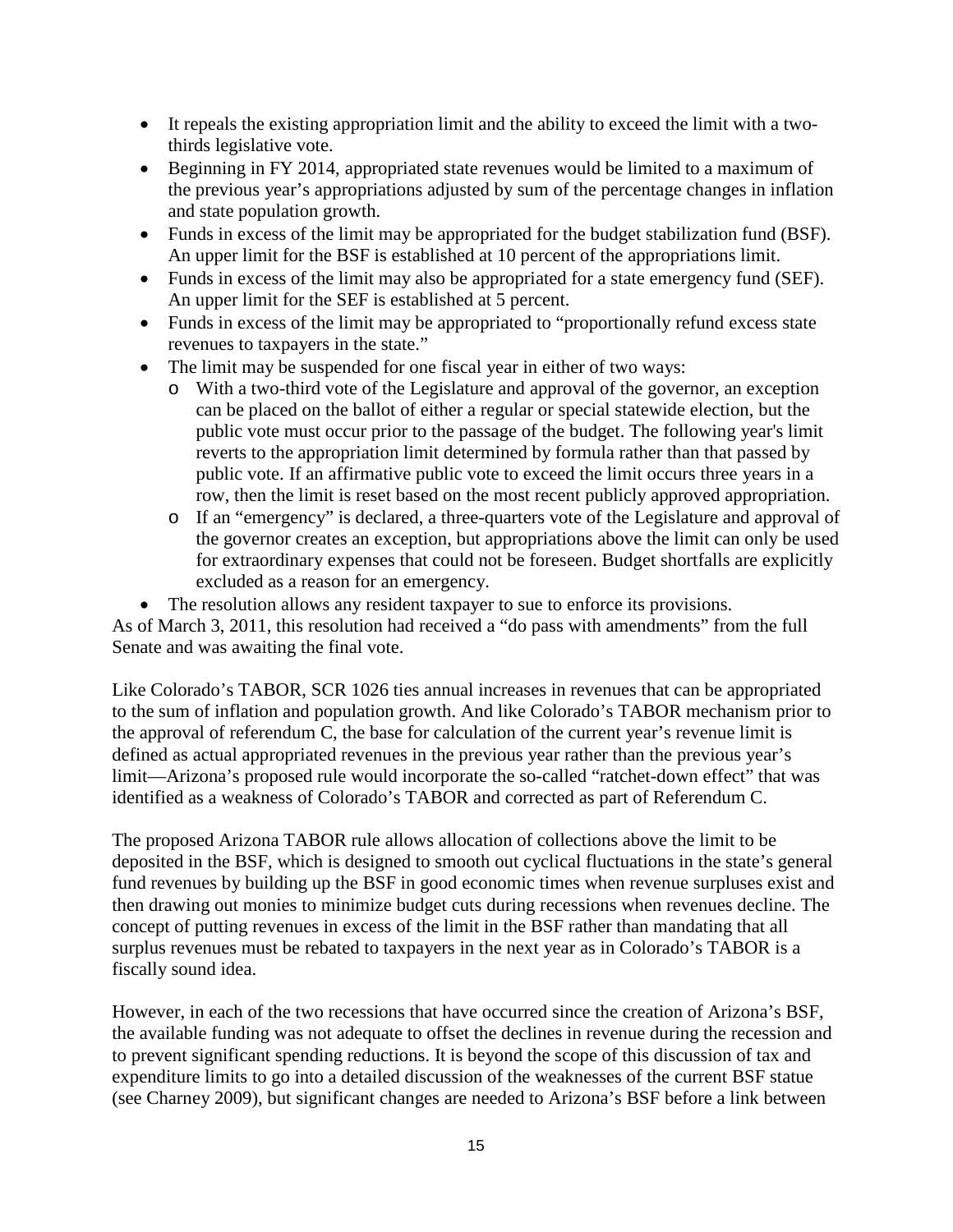SCR 1026 and the state's "rainy-day" fund would be an effective tool to reduce the impact of economic cycles on the state budget.

## **Problems Created by a TABOR-Like Approach**

Advocates argue that a TABOR rule is needed to keep the government sector and tax burdens from growing over time. They contend that it simply forces government to "live within its means" like the rest of us. While it may seem a reasonable approach to limit revenue growth by a formula that purportedly would allow government to maintain the current level of services and provides adjustments for inflation and increases in the population to be served, imposition of a TABOR-like rule actually forces the government sector as a share of the economy to shrink over time, as discussed earlier for Colorado.

There are several reasons why a limit based on an inflation-plus-population-growth formula leads to reductions in revenues and thus to public services:

- **Overall population growth does not reflect changes in many subpopulations served by government programs**. The subpopulations served by government programs grow at different rates than the growth rate of total state population used in the formula. For example, over the 1993-to-2010 period (beginning with the base year for Colorado's TABOR), the state prison population in Arizona grew 138 percent and the number of AHCCCS (Arizona's Medicaid program) beneficiaries increased 192 percent while the state's population grew by 81 percent.
- **The general rate of inflation does not reflect price changes affecting many public programs**. While technological change and productivity gains have made many goods cheaper to produce, these economic factors do not have the same cost-cutting effects on services, including the services provided by government. Many of these services rely on trained professionals, such as teachers and physicians, and the substitution of capital equipment for labor that raised productivity in many industries is less successful. In fact, technological change is one of the major factors that are increasing the cost of medical care. Thus, changes in the cost of providing public services are not adequately measured by the overall inflation rate, so that funding increases governed by a TABOR-like rule are not sufficient to maintain existing service levels. While the overall rate of inflation over the 1993-2010 period totaled 41 percent (based on the GDP implicit price deflator specified in SCR 1026), medical care prices rose 93 percent (based on the medical care component of the consumer price index) and the cost of inputs for higher educational institutions increased 78 percent (based on the Higher Education Price Index produced by the Commonfund Institute).
- **A TABOR-like rule does not allow for funding new programs or changes in existing ones that may result from changes in state law, federal mandates, or legal decisions**. AHCCCS and the School Facilities Board (the state agency that funds school construction) are two examples of state programs that have added hundreds of millions of dollars to the state budget. Similarly, formula-based budgeting does not allow the state to adjust to federal mandates that require states to spend more, as with the federal No Child Left Behind or Medicaid programs.
- **Setting the state budget limit to a fixed amount with adjustments only for increases in total population and the overall rate of inflation does not allow for changes in technology and society over time**. Had such a TABOR rule been adopted as part of the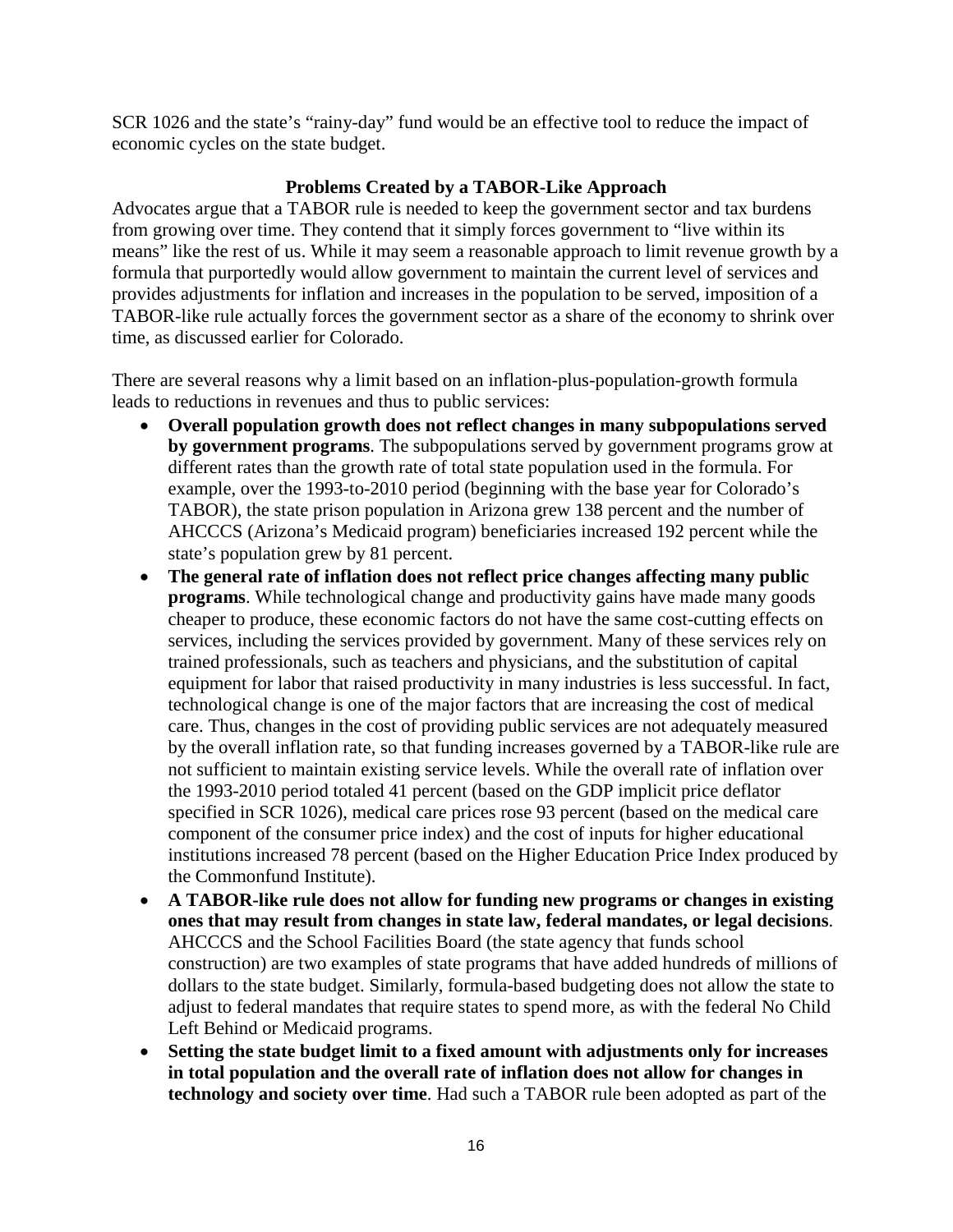Arizona Constitution at statehood in 1912, then the standards of that time for education (small shares of children finishing high school and very few attending college), transportation (dirt roads), technology (no computers), etc. would be all that Arizona could afford in the 21st century. Restricting public sector funds to levels that do not allow it to respond to technological/societal changes over time is particularly ironic since many of the technological improvements and other changes that have transformed the small, primitive territory of a century ago to the Arizona of today were provided by government programs and paid for with public funds.

The difference between inflation plus population growth and total economic growth—as measured by the state's gross domestic product or personal income—has been approximately 1.7 percent per year over the last four decades. This 1.7 percent per year represents the productivity growth in Arizona's economy. This productivity growth is the major factor contributing to increases in wage rates, household incomes, and living standards for Arizona's residents. When productivity rises and results in gains in inflation-adjusted per capita income, government spending is able to increase by more than inflation and population growth without the government sector's share of the overall economy growing and without tax increases or a growing tax burden. This is the fundamental concept behind the current Arizona TEL, which limits appropriations to a percentage of state personal income.

Most states with TELs have similar provisions to the existing TEL in Arizona, though several states have TELs in which the growth of revenues or spending is tied to the growth in state personal income rather than to the level of personal income. A budget limit that is linked to the size or growth of the state's economy provides for the construction of public infrastructure and allows government programs to adapt to changes in technology and to respond to increasing societal demand for public services. A TABOR-like rule that freezes real per capita government spending, on the other hand, would not even maintain current service levels over time.

The negative effects of a budget rule based on population growth and inflation are amplified when the limit is tied to actual appropriations of the previous year. This feature, which is incorporated in SCR 1026, SBs 1231 and 1408, and HB 2707, causes the so-called ratchet-down effect when revenue declines during economic downturns push actual revenues below the limit and lead to permanent reductions in the size of the public sector. With each economic cycle, the public sector shrinks in size faster than it would without the ratchet effect.

Due to the significant reductions in revenues and expenditures over the last three years, SCR 1026, SBs 1231 and 1408, and HB 2707 all would be implemented based on historically low levels of state revenues/appropriations. They would lock in the very low spending that resulted from revenue drops during the worst recession in 70 years and from permanent tax cuts based on temporary revenue surpluses that resulted in a more than \$2 billion structural deficit.

## **Revenue Implications of a TABOR-Like Rule**

TABOR is championed by proponents as a measure that keeps the government from growing. However, the following arithmetic demonstrates that application of TABOR-like rules—even without a ratchet-down effect—actually leads to substantial reductions in the share of the aggregate economy that comprises the public sector. These illustrations are directly applicable to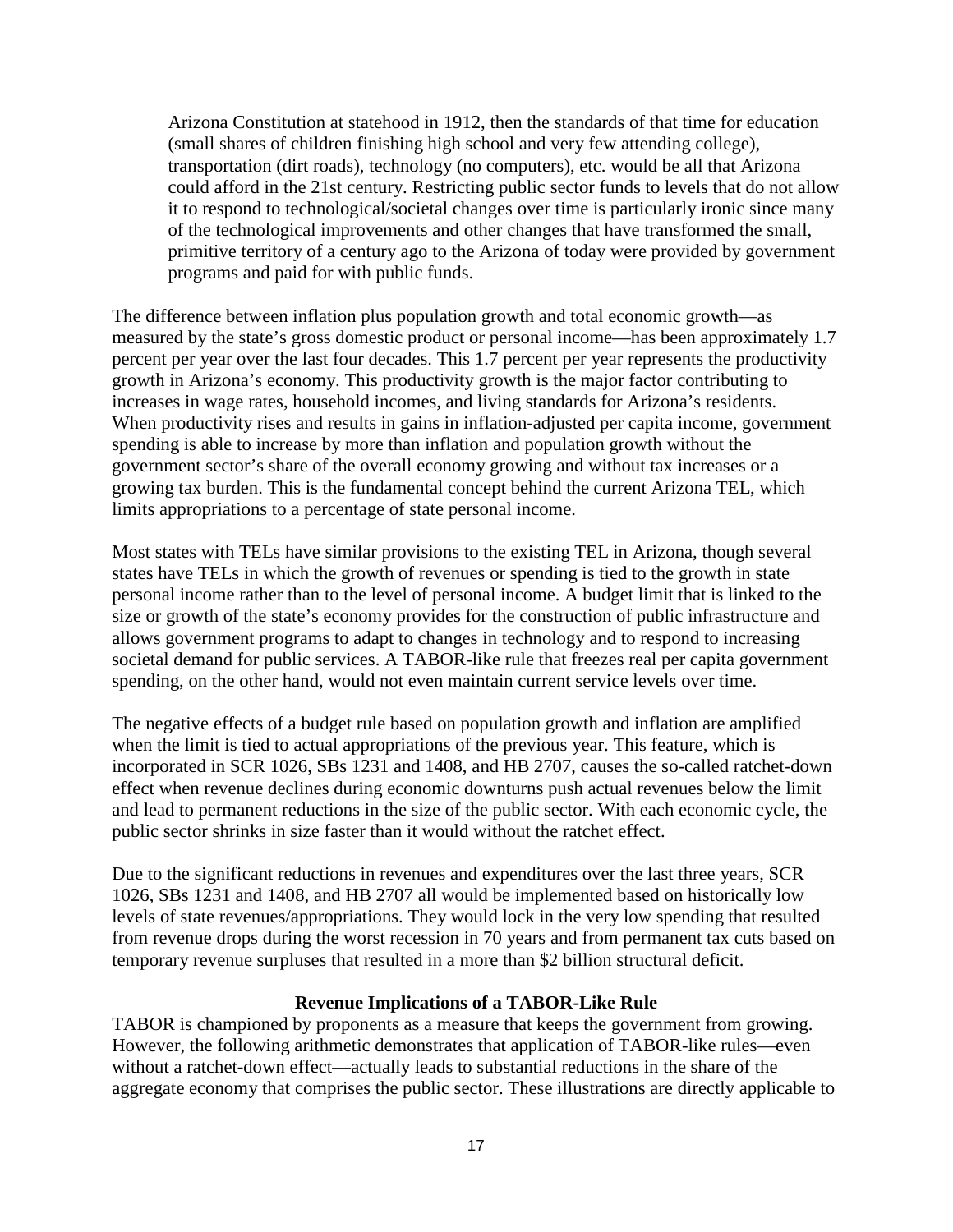the Arizona economy, but the basic arithmetic conclusions are generally applicable to all economies.

For those with a taste for shrinking government, TABOR is a savory recipe. However, a shrinking government means reduced funding for education, infrastructure, and a host of other services used by most residents. With labor force quality and infrastructure the most important economic development factors, reduced public funding for education and infrastructure will cause the state's economic competitiveness to steadily fall over time.

While Colorado's TABOR applies to state and local governments, the proposals in Arizona (SCR 1026, SB 1231, SB 1408, and HB 2707) would impact only state government revenues. Therefore the following analyses focus only on state government revenues and appropriations. Though the general fund is the focus of most state budget discussions in Arizona, SCR 1026 and SB 1408 apply to all state government appropriations—the sum of the general fund and a large number of specialized funds. Thus, the following analyses focus on total revenues and appropriations.

Simulations of what would have occurred to revenues and appropriations in Arizona had a TABOR-like provision been in effect in the past are presented using two measures. Arizona's existing TEL is based on a specific definition of appropriations that adds and subtracts certain items from the total appropriation figure reported in the appropriation reports. Since SCR 1026 uses the same definition, the time series of appropriations subject to the TEL and calculated by the Arizona Joint Legislative Budget Committee is used as one measure. Since data using this definition are not available for other states, or for Arizona prior to FY 1980, additional simulations use "own-source revenue" that is compiled for all 50 states by the U.S. Census Bureau. Own-source revenue excludes federal funds but otherwise is a comprehensive measure of state government revenues.

## **Using Actual Appropriations**

Arizona's existing TEL went into effect for FY 1981. This is the starting point used for the simulation using the JLBC appropriations data. Two series were simulated. One is based on the language in SCR 1026, which would result in a ratchet-down effect. To calculate the ratchet effect, in any year in which the actual percent change in appropriations was less than the percent change allowed by the formula, the actual percent change was used to set the limit for the following year. The other series assumes that the formula is tied to the prior year's formulagenerated limit rather than to actual appropriations, thereby eliminating the ratchet-down effect.

As seen in Chart 2, the effects of tying appropriation growth to inflation plus population growth start small but grow substantially over time—even in the case of no ratchet effect. The FY 2011 budget under the inflation plus population growth provision would have been 22 percent less than the actual budget, which already reflects very substantial spending reductions made over the last three years. The budget would have been 59 percent less with the ratchet-down effect. Total appropriations (not just those in the general fund) in fiscal year 2011 would have been \$2.8 billion less than the actual \$12.8 billion without a ratchet effect and \$7.5 billion less with a ratchet effect.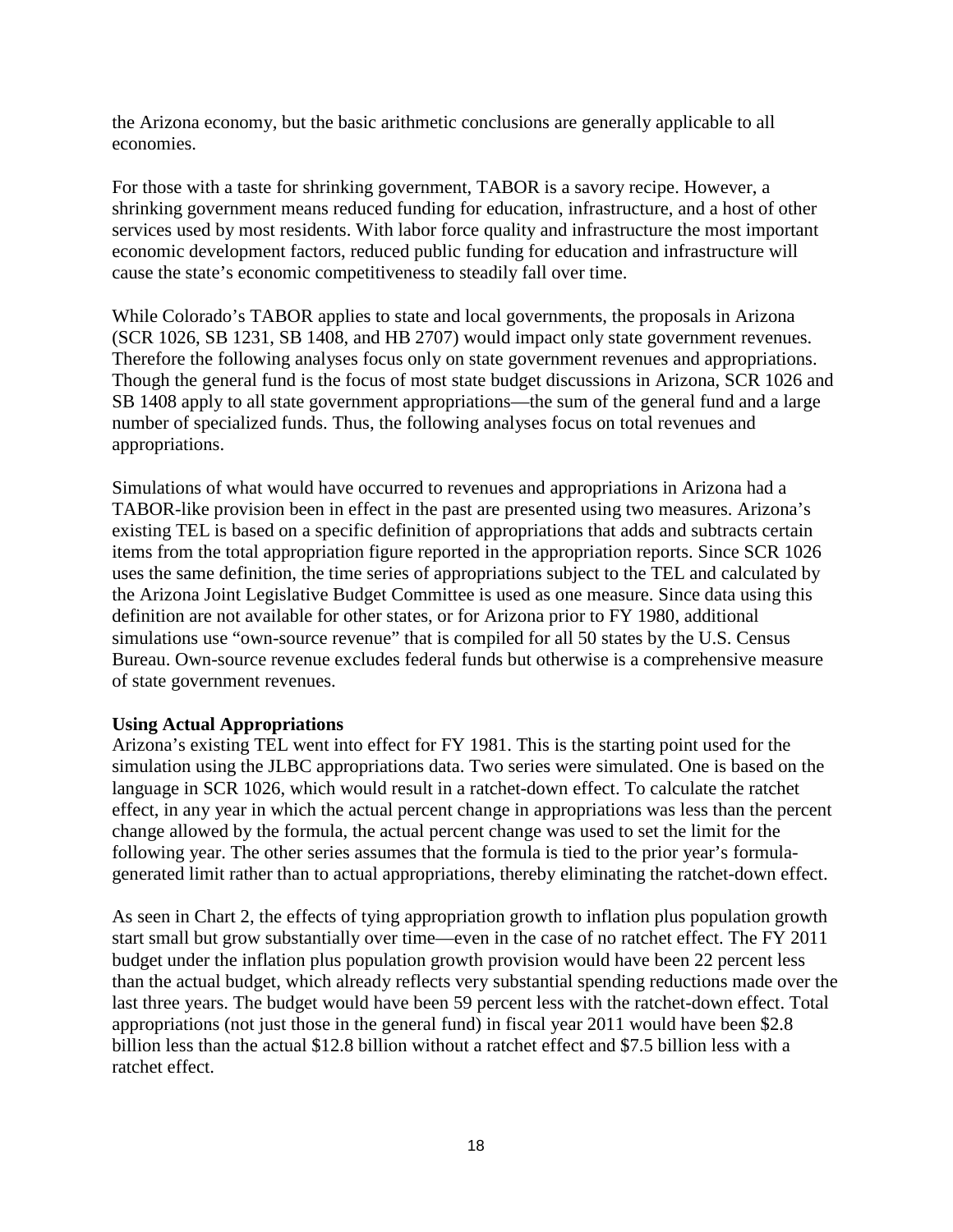

Source: Calculated from Arizona Joint Legislative Budget Committee (actual appropriations) and U.S. Department of Commerce: Census Bureau (population) and Bureau of Economic Analysis (inflation).

Actual appropriations in FY 1980 were 6.96 percent of personal income. In FY 2011, the actual share was down to 5.74 percent. The share under an inflation plus population growth provision would have been only 4.5 percent without a ratchet effect and just 2.4 percent including ratcheting.

These substantial effects that occurred over three decades would continue to grow in magnitude over a longer time span. The long-run negative effect of an inflation plus population growth rule was stated succinctly by Rep. Brad Young, chairman of Colorado's Legislative Budget Committee: "There is a hole in the bottom of the boat—that is the TABOR spending limit. It works for a little while, but you go out in the future and you sink the boat." (*Colorado Springs Gazette* 2004).

With a ratchet effect in place, the differential between actual appropriations and those allowed by an inflation and population growth formula continually grows. Without a ratchet effect, the differential, while generally becoming larger over time, fluctuates from year to year. The differential rapidly becomes larger during economic expansions, as during FYs 2004 through 2007, when surges in revenue allow appropriations to increase relatively rapidly. In contrast, during recessions, as in FYs 2002 and 2003 and again from FYs 2008 through 2010, the differential narrows due to a plunge in revenue collections.

#### **Using Own-Source Revenues**

The following simulation results are based on the U.S. Census Bureau's own-source revenue series to allow comparisons with other states. The end point of the simulations is FY 2009—the most recent year for which these data are currently available. The first set of simulations uses the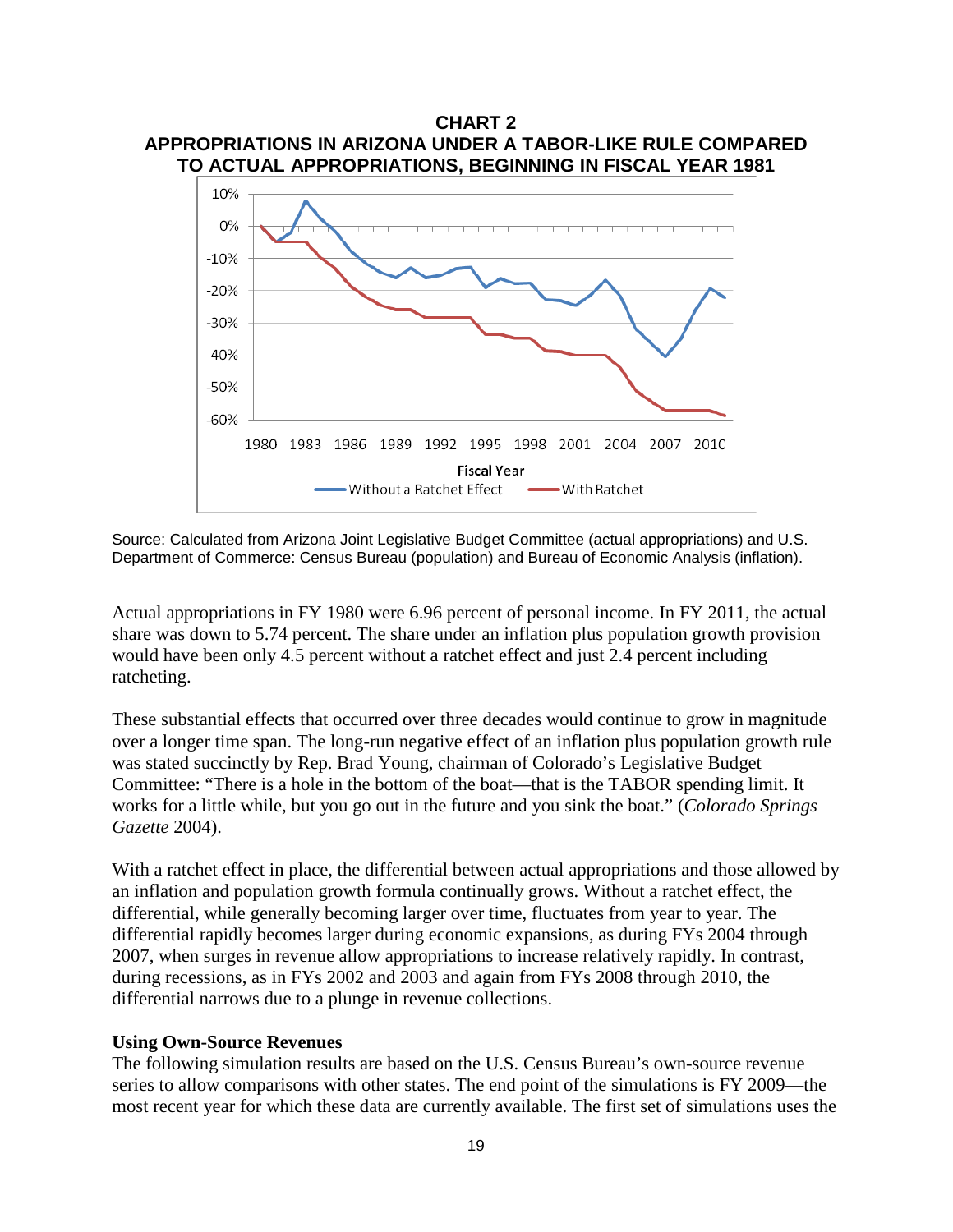same FY 1981 starting point as in the simulations discussed in the previous section. As with the simulation of actual appropriations, two series—one with a ratchet-down effect and one without—were simulated.

As seen in Chart 3, even in the case of no ratchet effect, the FY 2009 budget under the inflation plus population growth provision would have been 18 percent less than the actual budget, which already reflects very substantial spending reductions made over the last three years. The effect is almost three times as large considering the ratchet effect. Appropriations in FY 2009 would have been \$2.9 billion less than the actual \$15.9 billion without a ratchet effect and \$8.4 billion less less than one half of actual own-source revenues—with a ratchet effect.

Arizona's own-source revenues in FY 1980 were 8.3 percent of personal income. In FY 2009, the actual share was down to 7.2 percent. The share under the proposed limit would have been only 5.9 percent without a ratchet effect and just 3.4 percent with ratcheting.

In FY 1980, Arizona's total own-source state revenues were equal to the national average. By FY 2009, the state's actual own-source revenue collections were 26 percent below the national average and ranked 47th on a per capita basis and 40th as a share of personal income. But if Arizona had adopted beginning in FY 1981 an inflation plus population growth budget limitation similar to the mechanism proposed in SCR 1026 (which would result in ratchet-down effects), the limit on appropriations from own-source revenues would have been 65 percent below the national average and ranked 50th on both a per capita basis and as a share of personal income. Arizona's figure would have been more than 40 percent below the next lowest state. Even if the proposed budget rule was modified to eliminate a ratchet-down effect, the limit on appropriations





Source: Calculated from the U.S. Department of Commerce: Census Bureau (own-source revenues and population) and Bureau of Economic Analysis (inflation).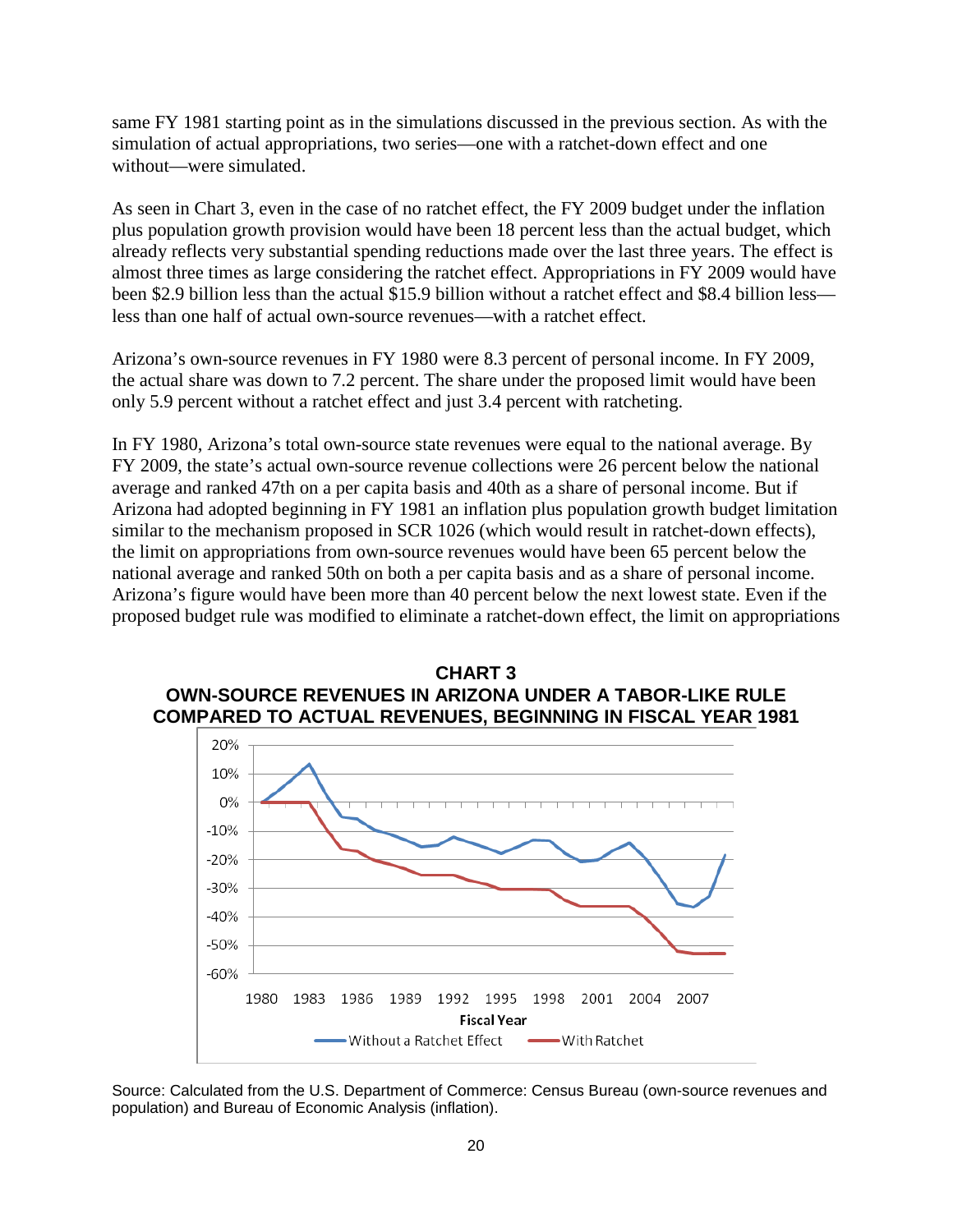from own-source revenues would have been 39 percent below the national average and ranked 50th on both a per capita basis and as a share of personal income.

The negative consequences that a TABOR-like rule would have on the public sector become very clear when examined over a longer time horizon. Simple illustrations using historical Arizona data demonstrate how over time an inflation plus population growth rule would result in drastically shrinking the relative size of the public sector.

The effects of a TABOR-like rule show up over longer time periods simply because of the arithmetic compounding of minor differences in growth rates. This can be demonstrated dramatically by assuming that an inflation plus population growth rule had been in effect in Arizona for 50 years and looking at what the effects would have been between FYs 1959 and 2009 (see Chart 4).

In FY 1959, per capita own-source state government revenue was \$123 per Arizona resident (the equivalent of \$739 in 2009 dollars). With a budget limit mechanism similar to that proposed by SCR 1026, which includes ratchet-down effects, by FY 2009 the limit on own-source revenue would have been only slightly more than one-sixth of actual FY 2009 revenues. In fact, on a real per capita basis the FY 2009 limit would actually be 42 percent lower than the FY 1959 figure. In terms of share of state personal income, the limit for FY 2009 would have been 84 percent below the national average and 79 percent below the figure for Florida, the state currently ranked 50th.





Source: Calculated from the U.S. Department of Commerce: Census Bureau (own-source revenues and population) and Bureau of Economic Analysis (inflation).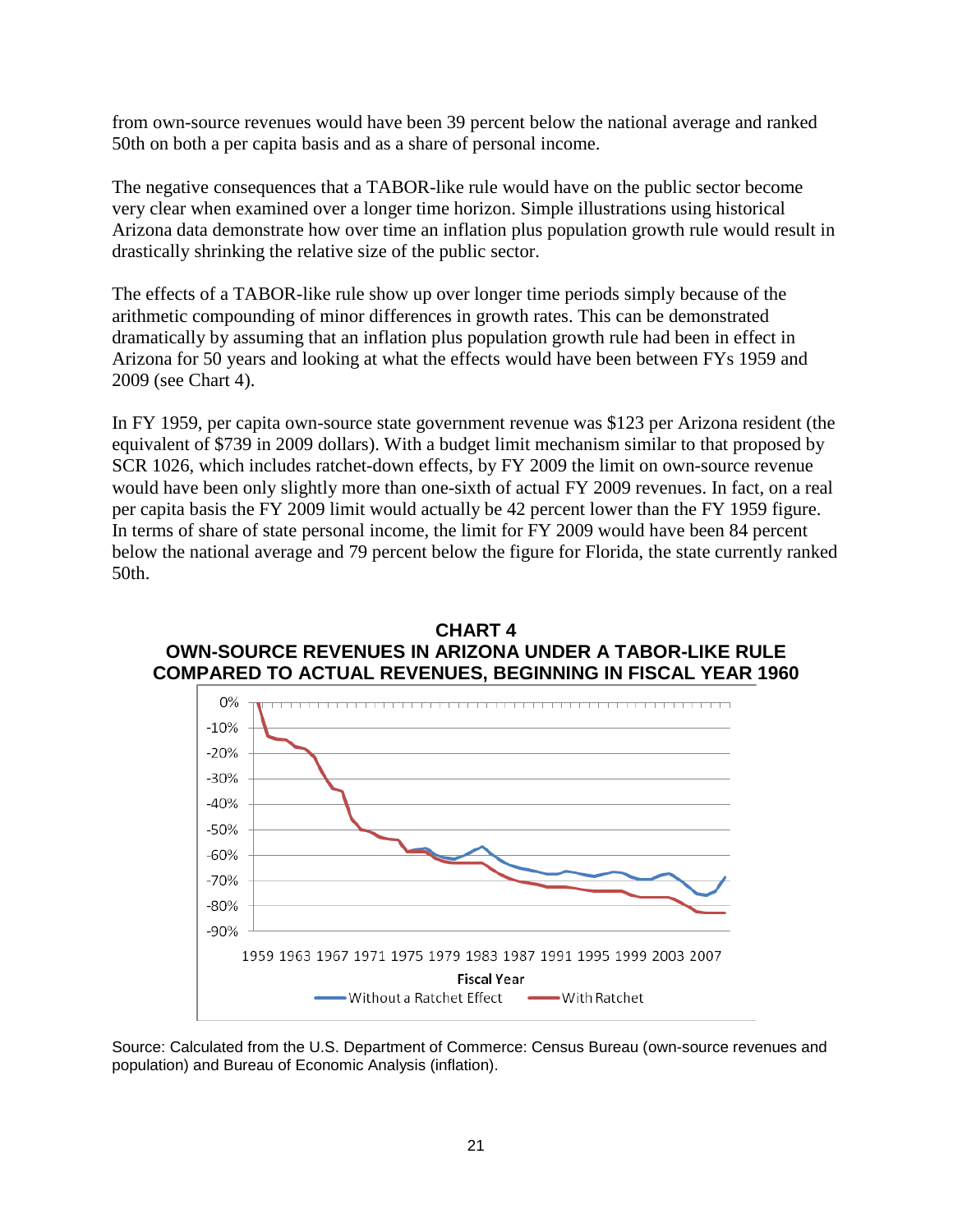Implementation in FY 1960 of an inflation plus population growth rule including the ratchetdown effect would have resulted in the state government's share of the Arizona economy shrinking from 6.5 percent of personal income in 1959 to 1.3 percent in 2009, less than one-sixth of the national average of 8.1 percent. The limit for total appropriated revenues in FY 2009 would have been only \$2.8 billion. For comparison, actual state government expenditures for elementary and secondary education alone in FY 2009 was \$4.2 billion and Arizona already ranks near the bottom of the fifty states on per pupil K-12 expenditures.

Even without ratchet-down effects considered, by FY 2009 the limit on own-source revenue would have been less than one-third of the actual figure. In terms of share of state personal income, the limit for FY 2009 would be 69 percent below the national average and 62 percent below the figure for the state currently ranked lowest. Implementation of an inflation plus population growth rule in FY 1960 without ratchet-down effects still would have resulted in the state government's share of the Arizona economy shrinking from 6.5 percent of personal income in 1959 to 2.2 percent in 2009, barely more than one-quarter of the national average.

## **FISCAL ALTERNATIVES FOR ARIZONA**

Arizona's fiscal system has various shortcomings. However, a TABOR-like rule does little to resolve these issues and creates serious additional problems.

The revenue system is a significant concern due to its narrow and outdated base. The result is that revenue collections are highly cyclical and do not keep pace with economic growth. The Arizona Town Hall made a number of important recommendations regarding the revenue system in November 2009: [http://www.aztownhall.org/95.](http://www.aztownhall.org/95) The background report prepared for the Arizona Town Hall, *Riding the Fiscal Roller Coaster: Government Revenue in Arizona*, is available from the same website.

Subsequent to the Town Hall, a plan to create jobs, improve the state's economic competitiveness, and balance the budget was prepared: *Roadmap to Arizona's Economic Recovery: A Package to Create Jobs, Improve the State's Economic Competitiveness, and Balance the Budget*, available at [http://economist.asu.edu/public-finance.](http://economist.asu.edu/public-finance) A report prepared for the Arizona School Boards Association (accessible from the same website) went beyond the revenue system to examine the entire fiscal system. Other than the revenue system, of most significance is the need to strengthen the state's budget stabilization fund and to force a link between changes in revenues and changes in expenditures.

Most recently, a proposal included in *The Executive Budget* issued by the office of Governor Brewer in January 2011 [\(http://www.ospb.state.az.us/documents/2011/FY2012-](http://www.ospb.state.az.us/documents/2011/FY2012-ExecutiveBudget-Summary.pdf) [ExecutiveBudget-Summary.pdf\)](http://www.ospb.state.az.us/documents/2011/FY2012-ExecutiveBudget-Summary.pdf) addresses fiscal issues other than those of the revenue system.

#### **Governor's Proposal**

In the latest annual Executive Budget, budget reform is addressed in a manner very different from a TABOR-like provision. The Governor's proposal has four key planks: an annual limit on the percentage increase in spending, guidance on how to handle revenues greater than the expenditure limit, bolstering the budget stabilization fund, and strengthening executive branch powers regarding appropriations.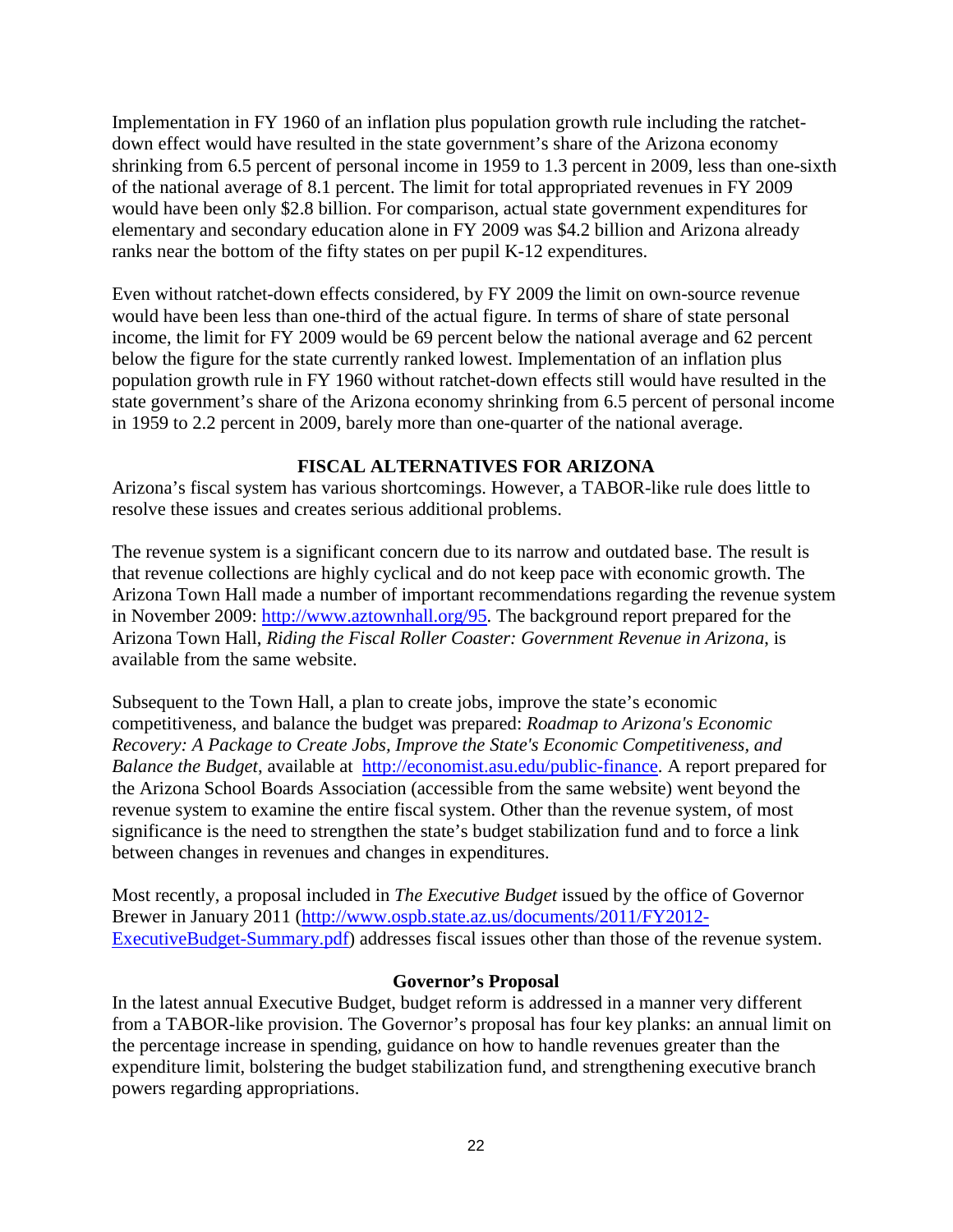The Governor's Office acknowledges that the budget crisis in part results from the use of onetime revenue surpluses during years of strong economic expansion to make permanent tax reductions and permanent spending increases. To prevent a temporary revenue surplus in the future from resulting in a permanent spending increase, the Governor's proposal includes generally capping the level of expenditures to those in the prior year increased by the average revenue growth rate of the last 10 years.

To avoid the negative effects of the recent long and deep recession from unduly affecting the 10 year average revenue growth, the proposal limits the loss of revenue in any year to 2 percent (actual decreases in ongoing general fund revenues were 9 percent in FY 2008, 21 percent in FY 2009, and 10 percent in FY 2010). The Governor's proposal allows the spending cap to be adjusted for voter-approved revenue increases, changes in federal law, and court-mandated expenditures. In addition, the cap would be systematically rebased "to remain relevant."

The Governor's proposal also lays out a priority system for the use of excess revenues (revenue growth in a year in excess of the 10-year average) that occur in years of strong economic expansion:

- 1. Debt reduction
- 2. Rollover reduction
- 3. Budget stabilization fund deposits
- 4. One-time capital projects
- 5. Tax rebates

Also included in the Governor's proposal are three constitutional reforms. The first would place the operation of the BSF under constitutional controls that ensure that deposits to and withdrawals from the BSF are made according to formula and that inappropriate uses of the BSF are not allowed. In addition, the current cap of 7 percent would be increased to 15 percent, as in the original law passed in 1990.

The second proposed constitutional change would allow the Governor to quickly reduce appropriations when it becomes apparent that revenues for the current fiscal year will fall short of authorized appropriations. Third, in addition to the line-item veto of the legislatively passed budget that is already allowed, the Governor would be able to line-item reduce an appropriation—that is, rather than entirely accepting or rejecting an appropriation, a figure in between the two extremes could be selected.

## **Evaluation of Governor's Proposal**

The Governor's proposal to strengthen the BSF and to prioritize the use of budget surpluses are fiscally sound ideas that would help resolve some of Arizona's fiscal problems. However, the proposal falls short of solving the identified problem of the use of one-time revenue surpluses to make permanent tax reductions and permanent spending increases. Its provisions for a spending limitation introduce significant problems, though not as severe as those resulting from a TABOR-like provision.

Though permanent tax cuts are not on the proposed list of uses of excess revenues, nothing in the proposal prevents the Legislature from making further permanent tax reductions. In fact, the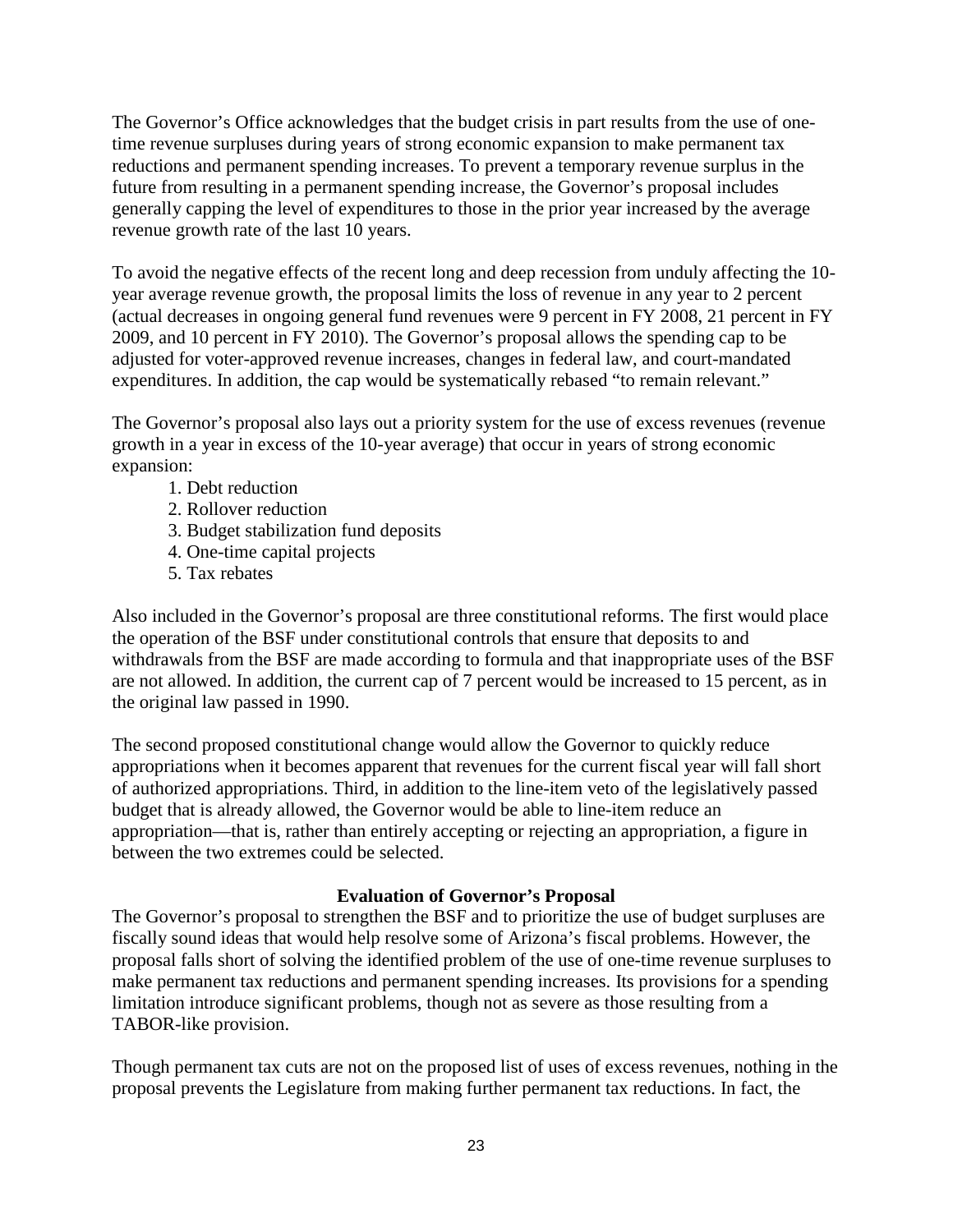Governor has just called a special legislative session to reduce business tax burdens that will cost the state more than \$500 million in revenues once fully implemented. Over the last two decades, permanent tax reductions have created much greater problems than have permanent spending increases; tax cuts since the early 1990s have cumulated to nearly \$3 billion after adjusting for inflation and the state's population growth.

The proposed spending limit is intended to be a statutory change. To be effective, it needs to be included in the Arizona Constitution for the same reasons that the Governor proposes making the operation of the BSF constitutional.

The mechanism specified to determine the spending limit—a 10-year average revenue growth rate—has deficiencies. Though the proposed flexibility in the limit lessens these concerns somewhat, significant issues remain:

- The proposed flexibility in the spending limit does not include the case of a revenue increase or decrease passed by the Legislature. Various tax reductions that lowered revenues were passed by the Legislature during the last 10 years, reducing the 10-year average growth rate.
- The proposal makes no mention of allowing expenditures to recover from the deep cuts implemented over the last three years in order to balance the budget. Thus, these spending reductions would be made permanent.
- Revenue growth depends in part on both inflation and population growth. If the experience over the last 10 years is not representative of the current period, then the 10 year average is a poor choice for determining future expenditures.
- Revenues over time have not increased at the pace of economic growth due to the existing revenue system's shortcomings (including its narrow base and outdated tax code). Again, historical revenue collections are a poor basis for determining future spending limitations.
- Revenue growth fluctuates widely over an economic cycle. Rather than a 10-year average, it would be better to use the average of growth from the same point in the prior economic cycle (or, for a longer period, the same point of the cycle before that) through the latest year of the current economic cycle.

Although there are serious issues with the Governor's proposed spending limit that should be addressed, it would be far less damaging to public services and to the Arizona economy than the three TABOR-like measures introduced in the Legislature. Those measures create a rigid rule that would result in a huge decrease in the quality and quantity of public services over time. In contrast, the Governor's proposal allows some flexibility and revenues would not fall dramatically over time.

## **Recommendations**

As an alternative to the provisions of the Governor's proposal regarding a spending limit, the existing constitutional spending limit is adequate to protect against increases in the size of state government. However, since spending has been so far below the limit for many years, the existing limit does not preclude permanent increases to spending from being made without an equivalent increase in revenues.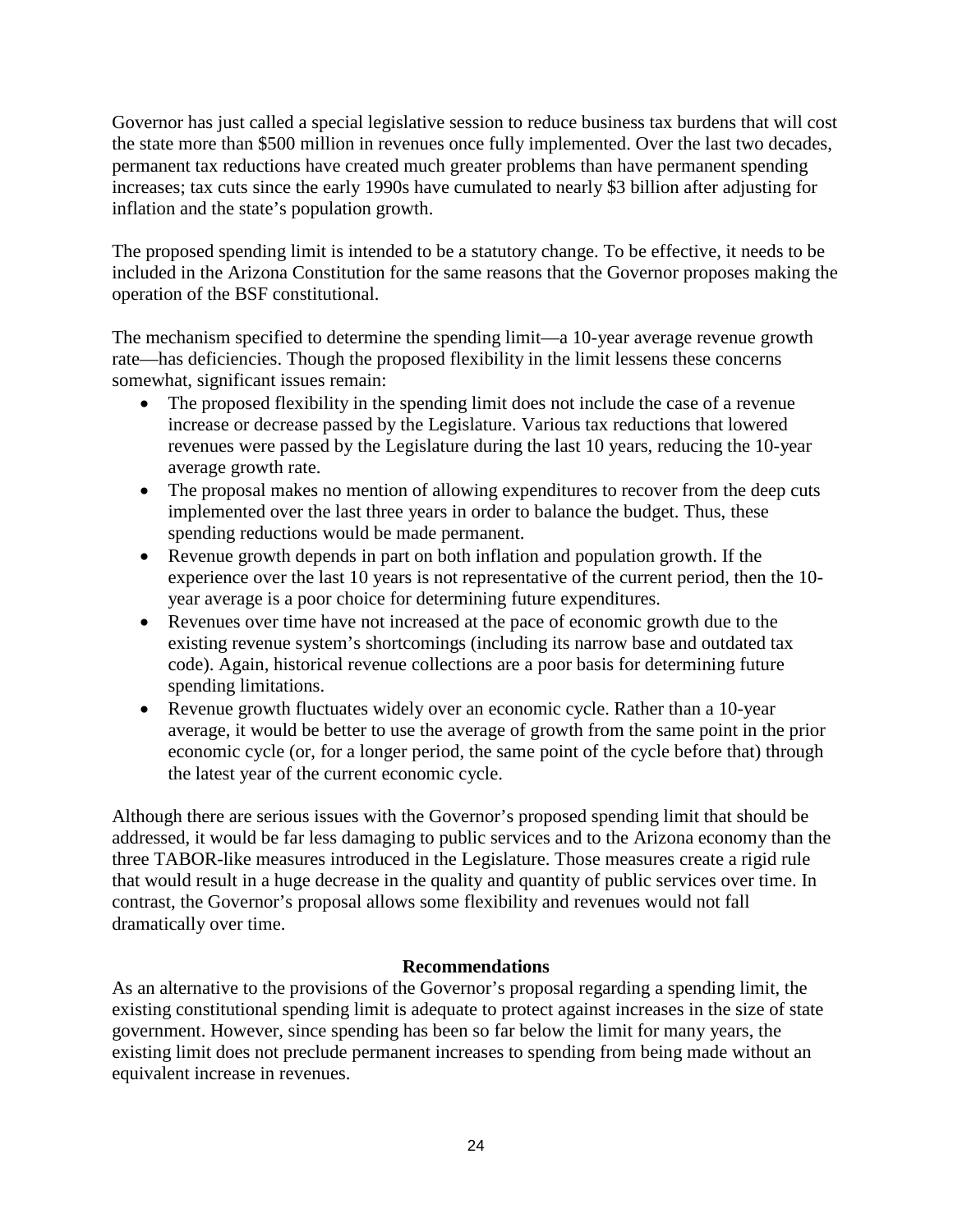The most effective solution is for the Constitution to prohibit any permanent increase in spending from being made without an accompanying permanent increase in revenues of an equal magnitude (or equivalent decreases in other spending categories). Likewise, no permanent reduction to tax rates or bases would be allowed without corresponding reductions in spending of an equal magnitude (or equivalent increases in other revenues).

One exception would need to be made to these prohibitions. Spending would be allowed to rise without a permanent revenue increase (or offsetting spending reductions in other categories) following a recession during which spending reductions were made in order to meet the constitutional requirement to balance the budget. With an adequate BSF and with changes to the revenue system proposed in the reports cited above, instances of needing to use this exception would be very infrequent.

If an annual spending growth limit is deemed essential, it should be tied to the average change in inflation-adjusted per capita personal income over the latest economic cycle (or two cycles), adjusted for expected inflation and population growth over the next year. This would be more in line with the existing constitutional appropriation limit that is tied to personal income. Under this limit, government spending could increase no faster than the pace of the overall economy; state government would remain a constant share of the economy; and the tax burden would not rise.

Because current spending is far below historical levels due to the sharp recessionary-caused declines in revenues in recent years and to the structural deficit, current spending is an unrepresentative point for starting a new expenditure limit. Instead, the spending limit should be tied to FY 2008 adjusted for subsequent inflation, population growth, and real per capita personal income growth.

A fundamental problem with any attempt to "rein in spending" by imposing a TABOR-like rule or using a revenue growth rule such as proposed by the Governor is that such efforts fail to recognize that it is the Legislature's responsibility to provide funding for certain public-sector functions that are explicitly discussed in the Arizona Constitution. In addition, the Legislature must follow federal law, which includes demands that state and local governments provide various public services.

According to the Arizona Constitution, among other services, state government must provide "correctional and penal institutions, and institutions for the benefit of persons who have mental or physical disabilities" (Article XXII, Section 15). In particular, Section 10 of Article XI specifies that "... the legislature shall make such appropriations, to be met by taxation, as shall insure the proper maintenance of all state educational institutions, and shall make such special appropriations as shall provide for their development and improvement."

The proponents of TABOR-like provisions implicitly assume that there is some underlying tendency for lawmakers to increase spending. Arizona's existing appropriations limit already protects from state government becoming an ever-growing share of the economy. In reality, state government spending has decreased since the limit was put into the state's Constitution (see Chart 5). Instead, the state's fiscal problems largely result from the repeated reduction in tax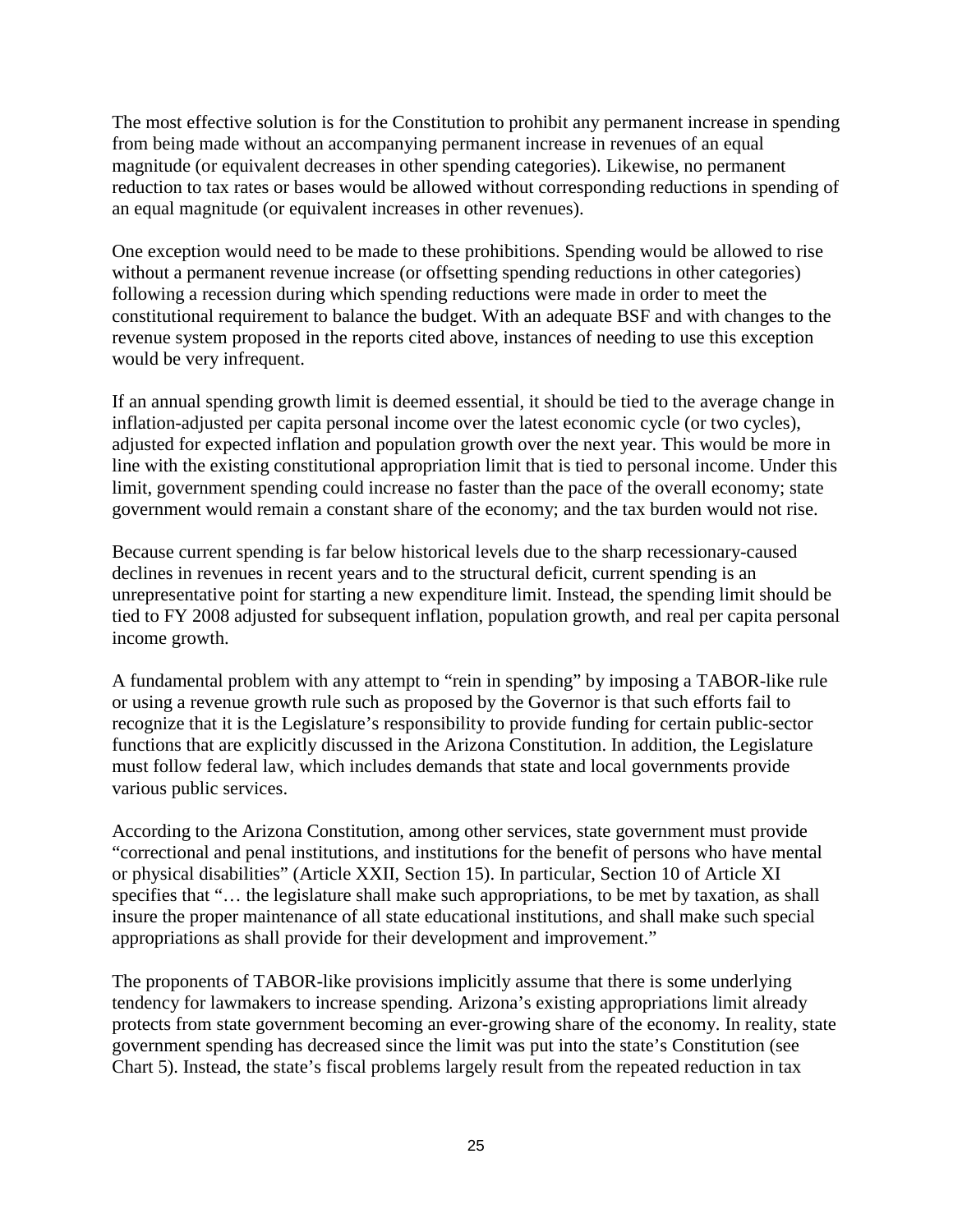bases and rates over the last two decades that have resulted in significant decreases in revenues (see Chart 6).

The solution to the budget imbalances is not to impose formula-driven expenditure rules. Instead, the Legislature needs to ask Arizonans what public services (in addition to those specified in the Constitution or in federal law) are desired. Then, the public must be asked to fully pay for public services. Asking people to pay for the public services they receive will be an effective deterrent to excessive spending. Indeed, the problem today is that there is often a complete disconnect between demands and willingness to pay for the costs of public service delivery.





Source: Arizona Joint Legislative Budget Committee.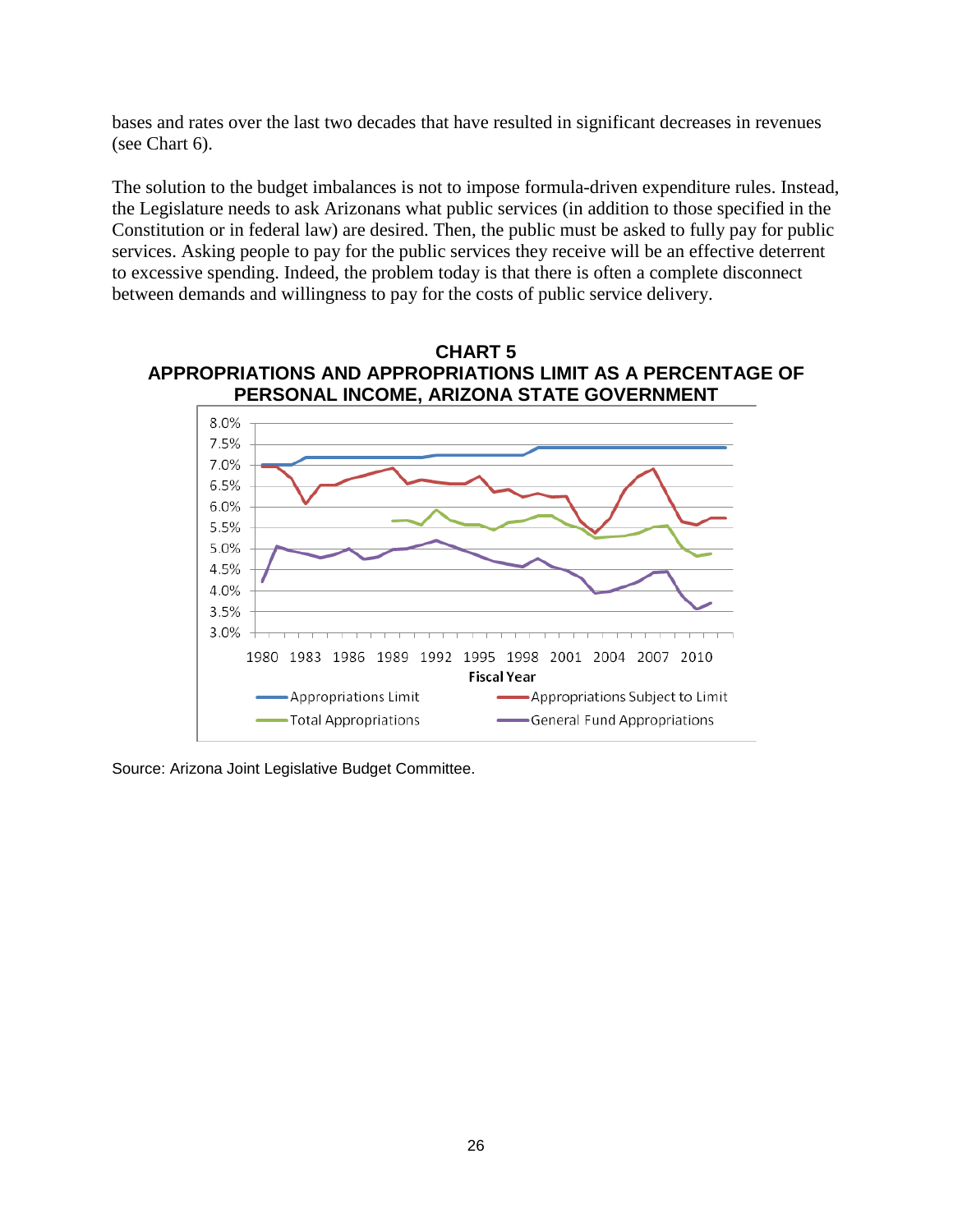

Source: Arizona Joint Legislative Budget Committee (revenues and expenditures) and the U.S. Department of Commerce, Bureau of Economic Analysis (personal income).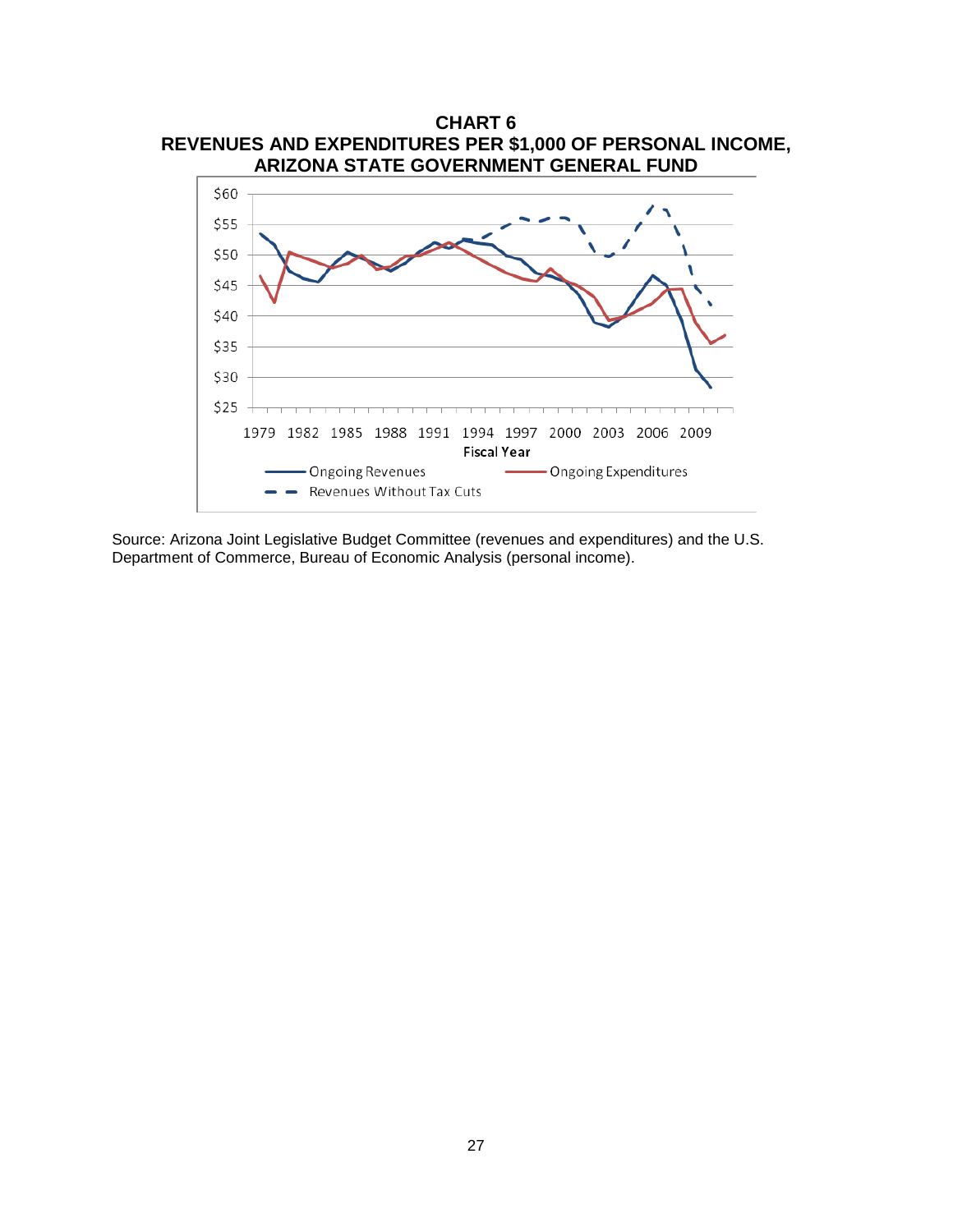#### **REFERENCES**

Charney, A. (2009), "Chapter 17: Budget Stabilization Fund" in *Riding the Fiscal Rollercoaster: Government Revenue in Arizona*, Background Report for the 95th Arizona Town Hall, L. William Seidman Research Institute, Arizona State University, September 2009.

Colorado Fiscal Policy Institute (2009), *Update: Aiming for the Middle*, June 2009.

Colorado Legislative Council (2003), *TABOR, Amendment 23, the Gallagher Amendment, and Other Fiscal Issues*, September 2003.

Colorado Legislative Council (2010a), *Report on Referendum C Revenue and Spending*, October 15, 2010.

Colorado Legislative Council (2010b), *Focus Colorado: Economic and Revenue Forecast*, December 20, 2010.

Colorado Office of State Planning and Budget (2004), *TABOR –The Taxpayer's Bill of Rights*, September 2004.

Colorado Springs Gazette (2004), "State Budget Squeeze Tough on Lawmakers," March 2, 2004.

Edwards, C., Moore, S., and Kerpen, P. (2003), "States Face Fiscal Crunch after 1990s Spending Surge," *Cato Institute Briefing Papers*, No. 80, February 12, 2003.

Hill, E., Sattler, M., Duritsky, J., O'Brien, K. and Robey, C. (2006), *A Review of Tax/Expenditure Limitations and the Impact on State and Local Government in Ohio*, Center for Public Management, Cleveland State University, May 2006.

Hoffman, D. and Hogan, T. (2005), *The Taxpayer's Bill of Rights: Evidence From Colorado and Implications for Arizona*, Office of the University Economist, Arizona State University, February 2005.

Johnson, N., Hedges, C., and Zelenski, J. (2004), *Colorado's Fiscal Problems Have Been Severe and are Likely to Continue*, Center on Budget and Policy Priorities, March 17, 2004.

Lav, I. and Williams, E. (2010), *A Formula For Decline: Lessons from Colorado for States Considering TABOR*, Center on Budget and Policy Priorities, March 2010.

Lyons, K. and Johnson, N. (2006), *Education and Investment, Not TABOR, Fueled Colorado's Economic Growth in the 1990s*, Center for Budget and Policy Priorities, March 23, 2006.

McGuire, T. and Rueben, K. (2006), "The Colorado Revenue Limit: The Economic Effects of TABOR," *Economic Policy Institute Briefing Paper*, March 2006.